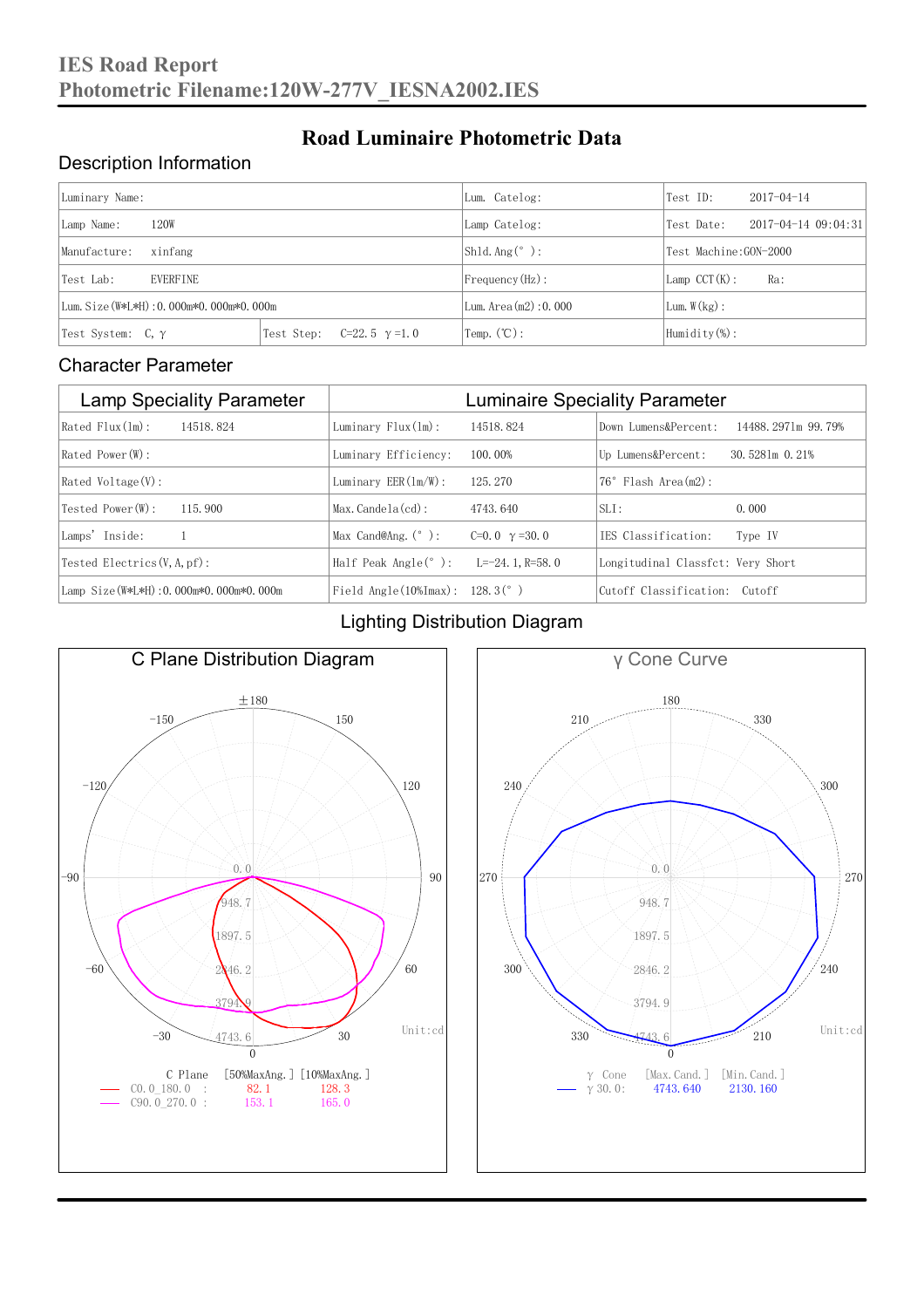### **2D Plane Light Intensity Distribution Curve**

| Lum. Name:           | Lum.Catelog:          | $Test ID: 2017-04-14$ |                                                |
|----------------------|-----------------------|-----------------------|------------------------------------------------|
| Lamp Name: 120W      | Lamp Catelog:         | Test Lab: EVERFINE    |                                                |
| Manufacture: xinfang | Test Machine:GON-2000 |                       | $\vert$ Test Date: 2017-04-14 09:04:31 $\vert$ |

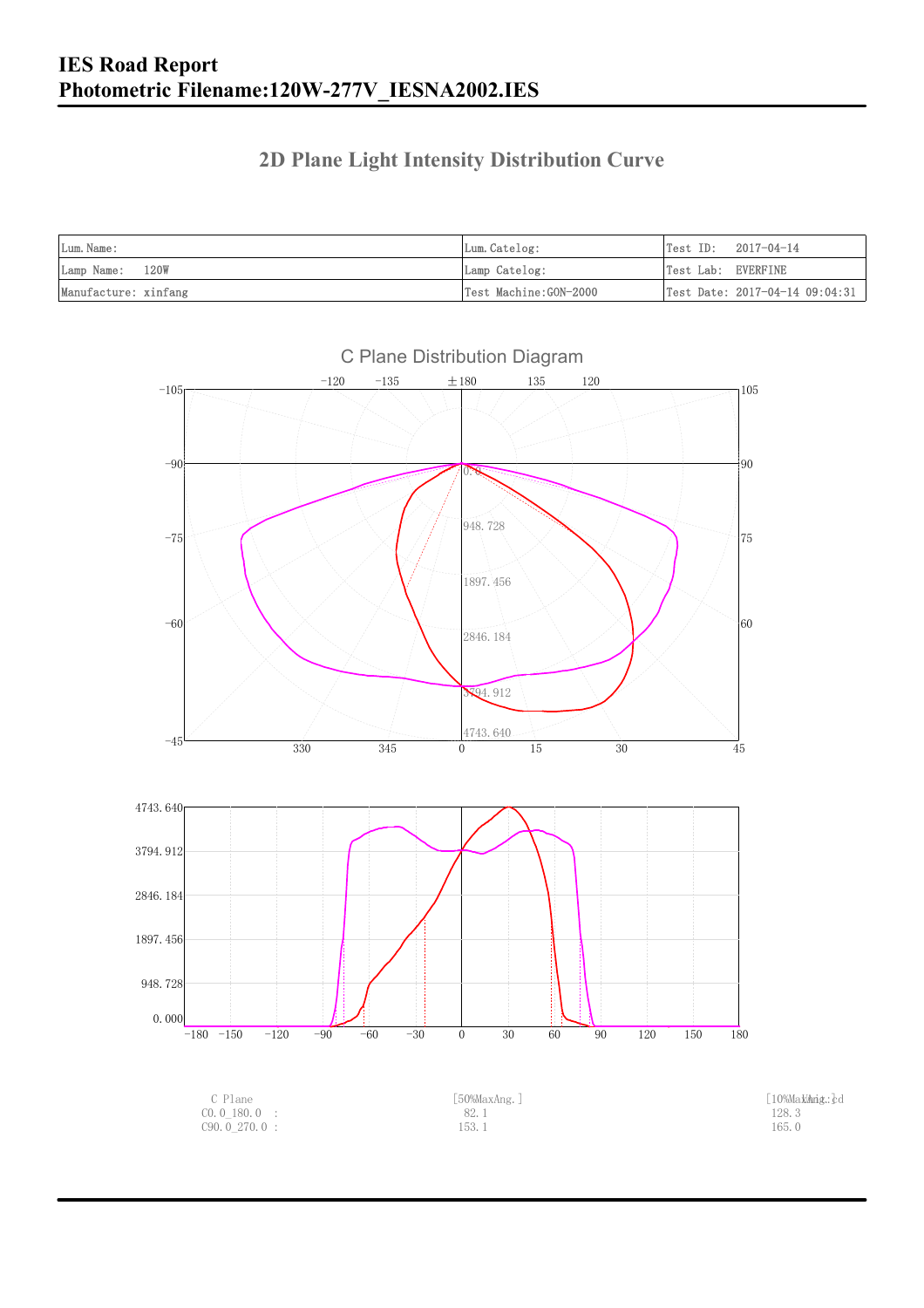### **3D Light Intensity Distribution Modal**

| Lum. Name:                | Lum.Catelog:          | 2017-04-14<br>Test ID:             |
|---------------------------|-----------------------|------------------------------------|
| <b>120W</b><br>Lamp Name: | Lamp Catelog:         | Test Lab: EVERFINE                 |
| Manufacture: xinfang      | Test Machine:GON-2000 | Test Date: $2017-04-14$ $09:04:31$ |

#### 3D Light Intensity Distribution Modal

![](_page_2_Picture_4.jpeg)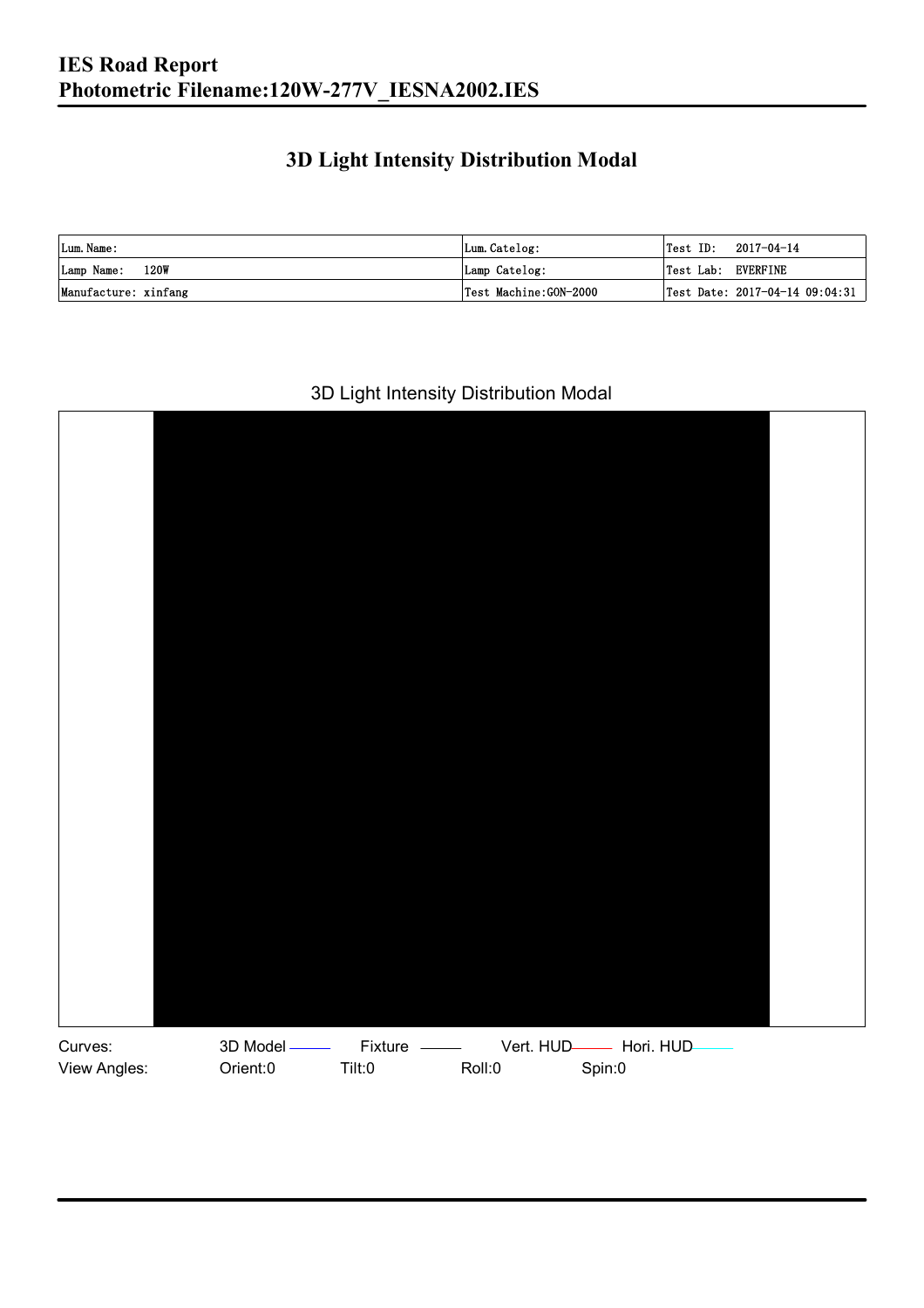#### **IES Road Report Photometric Filename:120W-277V\_IESNA2002.IES**

### **Zonal Flux Tabulation**

| Zone $(\gamma)$ | Zone Flux     | Sums Flux | Zone%Lamp | Sums%Lamp | $\text{Zone}(\gamma)$ | Zone Flux | Sums Flux | Zone%Lamp            | Sums%Lamp |
|-----------------|---------------|-----------|-----------|-----------|-----------------------|-----------|-----------|----------------------|-----------|
|                 | $(\text{lm})$ | (1m)      |           |           |                       | (1m)      | (1m)      |                      |           |
| $0.0-1.0$       | 3.64          | 3.64      | 0.03      | 0.03      | $45.0 - 46.0$         | 265.11    | 265.11    | 1.83                 | 1.83      |
| $1.0 - 2.0$     | 10.92         | 14.56     | 0.08      | 0.10      | 46.0-47.0             | 267.62    | 532.73    | 1.84                 | 3.67      |
| $2.0 - 3.0$     | 18.18         | 32.75     | 0.13      | 0.23      | 47.0-48.0             | 269.84    | 802.57    | 1.86                 | 5.53      |
| $3.0 - 4.0$     | 25.41         | 58.16     | 0.18      | 0.40      | 48.0-49.0             | 271.73    | 1074.30   | 1.87                 | 7.40      |
| $4.0 - 5.0$     | 32.60         | 90.76     | 0.22      | 0.63      | 49.0-50.0             | 273.25    | 1347.55   | 1.88                 | 9.28      |
| $5.0 - 6.0$     | 39.75         | 130.51    | 0.27      | 0.90      | $50.0 - 51.0$         | 274.43    | 1621.98   | 1.89                 | 11.17     |
| $6.0 - 7.0$     | 46.84         | 177.35    | 0.32      | 1.22      | $51.0 - 52.0$         | 275.27    | 1897.25   | 1.90                 | 13.07     |
| $7.0 - 8.0$     | 53.87         | 231.22    | 0.37      | 1.59      | $52.0 - 53.0$         | 275.76    | 2173.01   | 1.90                 | 14.97     |
| $8.0 - 9.0$     | 60.83         | 292.05    | 0.42      | 2.01      | $53.0 - 54.0$         | 275.80    | 2448.80   | 1.90                 | 16.87     |
| $9.0 - 10.0$    | 67.73         | 359.78    | 0.47      | 2.48      | $54.0 - 55.0$         | 275.35    | 2724.15   | 1.90                 | 18.76     |
| $10.0 - 11.0$   | 74.56         | 434.34    | 0.51      | 2.99      | $55.0 - 56.0$         | 274.43    | 2998.58   | 1.89                 | 20.65     |
| $11.0 - 12.0$   | 81.33         | 515.67    | 0.56      | 3.55      | $56.0 - 57.0$         | 272.94    | 3271.52   | 1.88                 | 22.53     |
| $12.0 - 13.0$   | 88.03         | 603.70    | 0.61      | 4.16      | $57.0 - 58.0$         | 270.74    | 3542.26   | 1.86                 | 24.40     |
| $13.0 - 14.0$   | 94.67         | 698.38    | 0.65      | 4.81      | $58.0 - 59.0$         | 267.60    | 3809.86   | 1.84                 | 26.24     |
| $14.0 - 15.0$   | 101.27        | 799.64    | 0.70      | 5.51      | $59.0 - 60.0$         | 263.51    | 4073.37   | 1.81                 | 28.06     |
| $15.0 - 16.0$   | 107.82        | 907.46    | 0.74      | 6.25      | $60.0 - 61.0$         | 258.65    | 4332.01   | 1.78                 | 29.84     |
| $16.0 - 17.0$   | 114.34        | 1021.80   | 0.79      | 7.04      | $61.0 - 62.0$         | 252.88    | 4584.89   | 1.74                 | 31.58     |
| $17.0 - 18.0$   | 120.85        | 1142.65   | 0.83      | 7.87      | $62.0 - 63.0$         | 246.17    | 4831.06   | 1.70                 | 33.27     |
| $18.0 - 19.0$   | 127.35        | 1270.00   | 0.88      | 8.75      | $63.0 - 64.0$         | 238.81    | 5069.87   | 1.64                 | 34.92     |
| $19.0 - 20.0$   | 133.85        | 1403.85   | 0.92      | 9.67      | $64.0 - 65.0$         | 231.06    | 5300.93   | 1.59                 | 36.51     |
| $20.0 - 21.0$   | 140.34        | 1544.19   | 0.97      | 10.64     | $65.0 - 66.0$         | 223.47    | 5524.40   | 1.54                 | 38.05     |
| $21.0 - 22.0$   | 146.82        | 1691.01   | 1.01      | 11.65     | $66.0 - 67.0$         | 216.18    | 5740.58   | 1.49                 | 39.54     |
| $22.0 - 23.0$   | 153.25        | 1844.26   | 1.06      | 12.70     | $67.0 - 68.0$         | 209.06    | 5949.64   | 1.44                 | 40.98     |
| $23.0 - 24.0$   | 159.63        | 2003.89   | 1.10      | 13.80     | $68.0 - 69.0$         | 202.49    | 6152.13   | 1.39                 | 42.37     |
| $24.0 - 25.0$   | 165.95        | 2169.84   | 1.14      | 14.95     | 69.0 $-70.0$          | 196.01    | 6348.15   | 1.35                 | 43.72     |
| $25.0 - 26.0$   | 172.22        | 2342.06   | 1.19      | 16.13     | $70.0 - 71.0$         | 188.87    | 6537.01   | 1.30                 | 45.02     |
| $26.0 - 27.0$   | 178.44        | 2520.51   | 1.23      | 17.36     | $71.0 - 72.0$         | 181.15    | 6718.16   | 1.25                 | 46.27     |
| $27.0 - 28.0$   | 184.56        | 2705.07   | 1.27      | 18.63     | 72.0-73.0             | 173.04    | 6891.21   | 1.19                 | 47.46     |
| $28.0 - 29.0$   | 190.58        | 2895.65   | 1.31      | 19.94     | $73.0 - 74.0$         | 163.40    | 7054.61   | 1.13                 | 48.59     |
| 29.0-30.0       | 196.48        | 3092.12   | 1.35      | 21.30     | 74.0-75.0             | 151.82    | 7206.43   | $1.\,\allowbreak 05$ | 49.64     |
| $30.0 - 31.0$   | 202.22        | 3294.34   | 1.39      | 22.69     | $75.0 - 76.0$         | 137.51    | 7343.94   | 0.95                 | 50.58     |
| $31.0 - 32.0$   | 207.78        | 3502.13   | 1.43      | 24.12     | 76.0-77.0             | 120.23    | 7464.18   | 0.83                 | 51.41     |
| $32.0 - 33.0$   | 213.18        | 3715.31   | 1.47      | 25.59     | $77.0 - 78.0$         | 103.71    | 7567.88   | 0.71                 | 52.12     |
| $33.0 - 34.0$   | 218.43        | 3933.73   | 1.50      | 27.09     | 78.0-79.0             | 87.58     | 7655.47   | 0.60                 | 52.73     |
| $34.0 - 35.0$   | 223.52        | 4157.25   | 1.54      | 28.63     | $79.0 - 80.0$         | 68.87     | 7724.34   | 0.47                 | 53.20     |
| $35.0 - 36.0$   | 228.39        | 4385.64   | 1.57      | 30.21     | $80.0 - 81.0$         | 50.88     | 7775.22   | 0.35                 | 53.55     |
| $36.0 - 37.0$   | 233.05        | 4618.69   | 1.61      | 31.81     | $81.0 - 82.0$         | 36.27     | 7811.49   | 0.25                 | 53.80     |
| $37.0 - 38.0$   | 237.50        | 4856.19   | 1.64      | 33.45     | $82.0 - 83.0$         | 24.45     | 7835.94   | 0.17                 | 53.97     |
| $38.0 - 39.0$   | 241.72        | 5097.92   | 1.66      | 35.11     | 83.0-84.0             | 15.24     | 7851.19   | 0.10                 | 54.08     |
| $39.0 - 40.0$   | 245.71        | 5343.63   | 1.69      | 36.80     | 84.0-85.0             | 7.88      | 7859.07   | 0.05                 | 54.13     |
| $40.0 - 41.0$   | 249.44        | 5593.07   | 1.72      | 38.52     | 85.0-86.0             | 3.02      | 7862.09   | 0.02                 | 54.15     |
| $41.0 - 42.0$   | 252.93        | 5846.00   | 1.74      | 40.26     | $86.0 - 87.0$         | 1.06      | 7863.14   | 0.01                 | 54.16     |
| $42.0 - 43.0$   | 256.20        | 6102.21   | 1.76      | 42.03     | 87.0-88.0             | 0.59      | 7863.73   | 0.00                 | 54.16     |
| $43.0 - 44.0$   | 259.34        | 6361.54   | 1.79      | 43.82     | 88.0-89.0             | 0.41      | 7864.14   | 0.00                 | 54.17     |
| $44.0 - 45.0$   | 262.33        | 6623.87   | 1.81      | 45.62     | $89.0 - 90.0$         | 0.29      | 7864.43   | 0.00                 | 54.17     |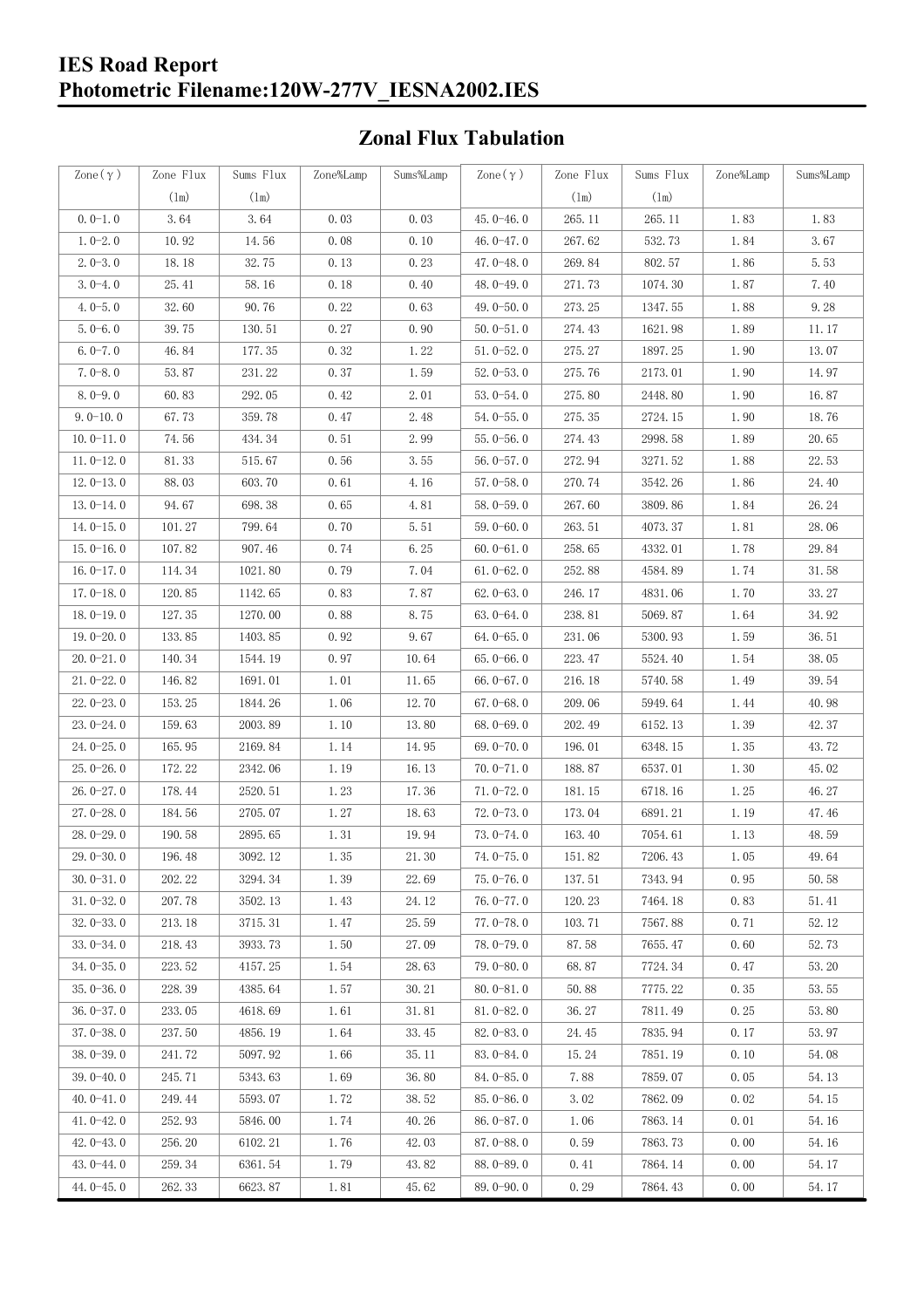#### **IES Road Report Photometric Filename:120W-277V\_IESNA2002.IES**

# **Zonal Flux Tabulation - (Cont.)**

| Zone $(\gamma)$ | Zone Flux | Sums Flux | Zone%Lamp | Sums%Lamp | Zone $(\gamma)$ | Zone Flux | Sums Flux            | Zone%Lamp | Sums%Lamp |
|-----------------|-----------|-----------|-----------|-----------|-----------------|-----------|----------------------|-----------|-----------|
|                 | (1m)      | (1m)      |           |           |                 | (1m)      | (1m)                 |           |           |
| $90.0 - 91.0$   | 0.26      | 0.26      | 0.00      | 0.00      | $135.0 - 136.0$ | 0.46      | 0.46                 | 0.00      | 0.00      |
| $91.0 - 92.0$   | 0.26      | 0.52      | 0.00      | 0.00      | $136.0 - 137.0$ | 0.46      | 0.92                 | 0.00      | 0.01      |
| $92.0 - 93.0$   | 0.26      | 0.78      | 0.00      | 0.01      | 137.0-138.0     | 0.45      | 1.36                 | 0.00      | 0.01      |
| $93.0 - 94.0$   | 0.26      | 1.03      | 0.00      | 0.01      | 138.0-139.0     | 0.44      | 1.80                 | 0.00      | 0.01      |
| $94.0 - 95.0$   | 0.26      | 1.29      | 0.00      | 0.01      | 139.0-140.0     | 0.43      | 2.23                 | 0.00      | 0.02      |
| $95.0 - 96.0$   | 0.27      | 1.56      | 0.00      | 0.01      | $140.0 - 141.0$ | 0.42      | 2.65                 | 0.00      | 0.02      |
| $96.0 - 97.0$   | 0.28      | 1.84      | 0.00      | 0.01      | 141.0-142.0     | 0.41      | 3.06                 | 0.00      | 0.02      |
| $97.0 - 98.0$   | 0.28      | 2.12      | 0.00      | 0.01      | 142.0-143.0     | 0.40      | 3.46                 | 0.00      | 0.02      |
| $98.0 - 99.0$   | 0.29      | 2.41      | 0.00      | 0.02      | 143.0-144.0     | 0.39      | 3.86                 | 0.00      | 0.03      |
| $99.0 - 100.0$  | 0.30      | 2.71      | 0.00      | 0.02      | $144.0 - 145.0$ | 0.38      | 4.24                 | 0.00      | 0.03      |
| $100.0 - 101.0$ | 0.31      | 3.02      | 0.00      | 0.02      | $145.0 - 146.0$ | 0.38      | 4.62                 | 0.00      | 0.03      |
| $101.0 - 102.0$ | 0.32      | 3.34      | 0.00      | 0.02      | $146.0 - 147.0$ | 0.37      | 4.99                 | 0.00      | 0.03      |
| $102.0 - 103.0$ | 0.34      | 3.68      | 0.00      | 0.03      | 147.0-148.0     | 0.36      | 5.35                 | 0.00      | 0.04      |
| $103.0 - 104.0$ | 0.35      | 4.04      | 0.00      | 0.03      | 148.0-149.0     | 0.36      | 5.71                 | 0.00      | 0.04      |
| $104.0 - 105.0$ | 0.37      | 4.41      | 0.00      | 0.03      | $149.0 - 150.0$ | 0.35      | 6.05                 | 0.00      | 0.04      |
| $105.0 - 106.0$ | 0.39      | 4.80      | 0.00      | 0.03      | $150.0 - 151.0$ | 0.33      | 6.39                 | 0.00      | 0.04      |
| $106.0 - 107.0$ | 0.41      | 5.22      | 0.00      | 0.04      | $151.0 - 152.0$ | 0.32      | 6.71                 | 0.00      | 0.05      |
| $107.0 - 108.0$ | 0.43      | 5.65      | 0.00      | 0.04      | $152.0 - 153.0$ | 0.32      | 7.02                 | 0.00      | 0.05      |
| $108.0 - 109.0$ | 0.44      | 6.09      | 0.00      | 0.04      | $153.0 - 154.0$ | 0.31      | 7.33                 | 0.00      | 0.05      |
| $109.0 - 110.0$ | 0.46      | 6.55      | 0.00      | 0.05      | 154.0-155.0     | 0.29      | 7.62                 | 0.00      | 0.05      |
| $110.0 - 111.0$ | 0.47      | 7.02      | 0.00      | 0.05      | $155.0 - 156.0$ | 0.28      | 7.89                 | 0.00      | 0.05      |
| $111.0 - 112.0$ | 0.48      | 7.50      | 0.00      | 0.05      | $156.0 - 157.0$ | 0.26      | 8.16                 | 0.00      | 0.06      |
| $112.0 - 113.0$ | 0.49      | 7.99      | 0.00      | 0.06      | $157.0 - 158.0$ | 0.25      | 8.41                 | 0.00      | 0.06      |
| $113.0 - 114.0$ | 0.50      | 8.49      | 0.00      | 0.06      | $158.0 - 159.0$ | 0.24      | 8.64                 | 0.00      | 0.06      |
| $114.0 - 115.0$ | 0.50      | 8.99      | 0.00      | 0.06      | $159.0 - 160.0$ | 0.23      | 8.87                 | 0.00      | 0.06      |
| $115.0 - 116.0$ | 0.50      | 9.49      | 0.00      | 0.07      | $160.0 - 161.0$ | 0.22      | 9.09                 | 0.00      | 0.06      |
| $116.0 - 117.0$ | 0.50      | 9.99      | 0.00      | 0.07      | $161.0 - 162.0$ | 0.21      | 9.29                 | 0.00      | 0.06      |
| $117.0 - 118.0$ | 0.50      | 10.49     | 0.00      | 0.07      | $162.0 - 163.0$ | 0.20      | 9.49                 | 0.00      | 0.07      |
| $118.0 - 119.0$ | 0.51      | 11.00     | 0.00      | 0.08      | $163.0 - 164.0$ | 0.19      | 9.67                 | 0.00      | 0.07      |
| $119.0 - 120.0$ | 0.51      | 11.51     | 0.00      | 0.08      | $164.0 - 165.0$ | 0.17      | $9.\,\allowbreak 85$ | 0.00      | 0.07      |
| $120.0 - 121.0$ | 0.52      | 12.03     | 0.00      | 0.08      | $165.0 - 166.0$ | 0.16      | 10.01                | 0.00      | 0.07      |
| $121.0 - 122.0$ | 0.53      | 12.56     | 0.00      | 0.09      | $166.0 - 167.0$ | 0.16      | 10.17                | 0.00      | 0.07      |
| $122.0 - 123.0$ | 0.53      | 13.09     | 0.00      | 0.09      | $167.0 - 168.0$ | 0.15      | 10.33                | 0.00      | 0.07      |
| $123.0 - 124.0$ | 0.53      | 13.61     | 0.00      | 0.09      | $168.0 - 169.0$ | 0.15      | 10.48                | 0.00      | 0.07      |
| $124.0 - 125.0$ | 0.53      | 14.14     | 0.00      | 0.10      | 169.0-170.0     | 0.14      | 10.62                | 0.00      | 0.07      |
| $125.0 - 126.0$ | 0.53      | 14.67     | 0.00      | 0.10      | $170.0 - 171.0$ | 0.14      | 10.76                | 0.00      | 0.07      |
| $126.0 - 127.0$ | 0.53      | 15.20     | 0.00      | 0.10      | 171.0-172.0     | 0.12      | 10.88                | 0.00      | 0.07      |
| $127.0 - 128.0$ | 0.52      | 15.72     | 0.00      | 0.11      | 172.0-173.0     | 0.11      | 10.99                | 0.00      | 0.08      |
| 128.0-129.0     | 0.52      | 16.24     | 0.00      | 0.11      | 173.0-174.0     | 0.10      | 11.09                | 0.00      | 0.08      |
| $129.0 - 130.0$ | 0.51      | 16.75     | 0.00      | 0.12      | 174.0-175.0     | 0.08      | 11.17                | 0.00      | 0.08      |
| $130.0 - 131.0$ | 0.50      | 17.25     | 0.00      | 0.12      | $175.0 - 176.0$ | 0.07      | 11.24                | 0.00      | 0.08      |
| $131.0 - 132.0$ | 0.49      | 17.74     | 0.00      | 0.12      | $176.0 - 177.0$ | 0.05      | 11.29                | 0.00      | 0.08      |
| $132.0 - 133.0$ | 0.49      | 18.23     | 0.00      | 0.13      | 177.0-178.0     | 0.04      | 11.32                | 0.00      | 0.08      |
| $133.0 - 134.0$ | 0.48      | 18.71     | 0.00      | 0.13      | 178.0-179.0     | 0.02      | 11.35                | 0.00      | 0.08      |
| $134.0 - 135.0$ | 0.47      | 19.17     | 0.00      | 0.13      | $179.0 - 180.0$ | 0.01      | 11.35                | 0.00      | 0.08      |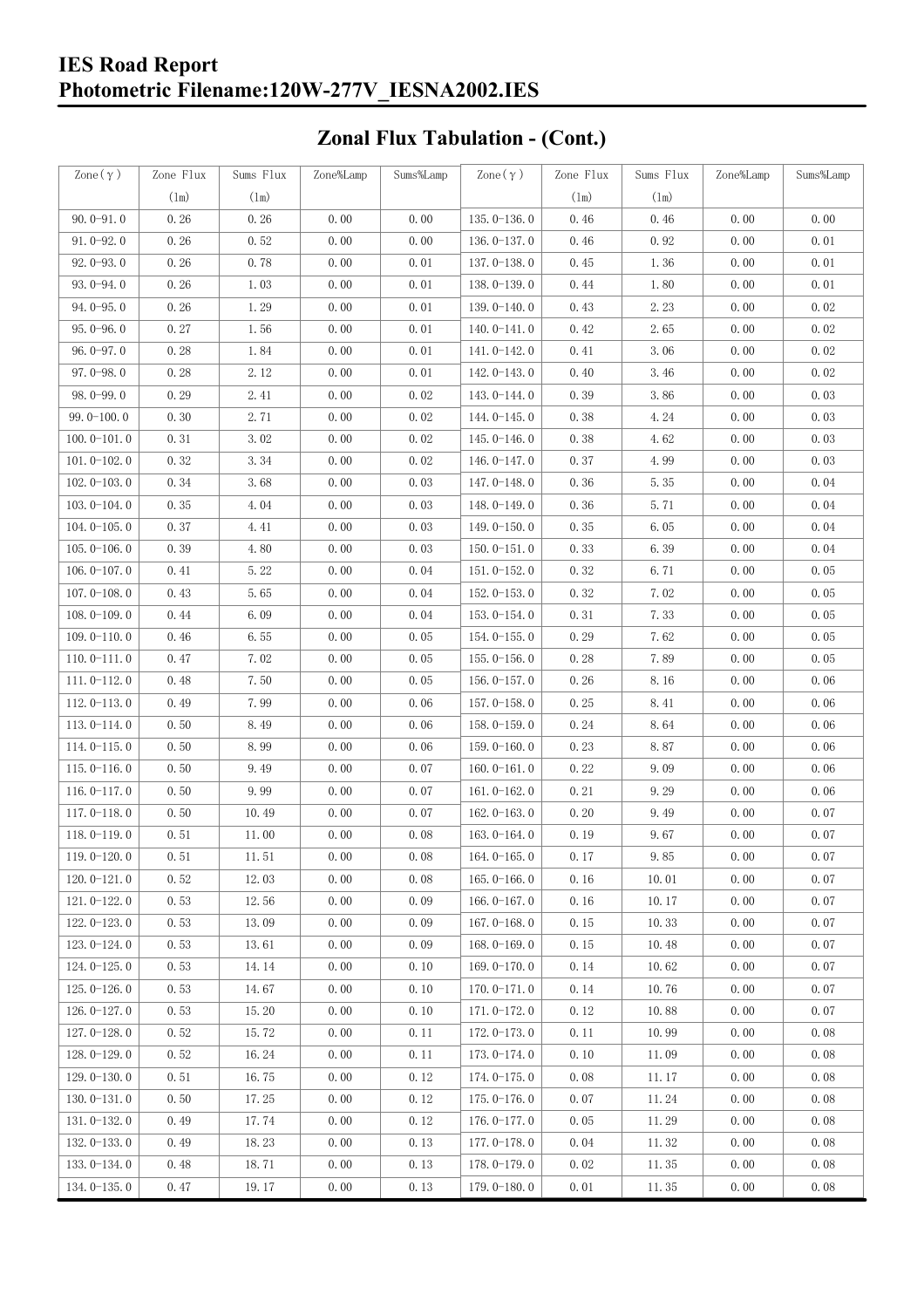### **Rectangle ISO Lighting Intensity Diagram**

| Lum. Name:           | Lum.Catelog:          | $\textsf{Test ID:} \quad 2017-04-14$ |
|----------------------|-----------------------|--------------------------------------|
| Lamp Name: 120W      | Lamp Catelog:         | Test Lab: EVERFINE                   |
| Manufacture: xinfang | Test Machine:GON-2000 | Test Date: $2017-04-14$ $09:04:31$   |

![](_page_5_Figure_3.jpeg)

Maximum Cand.@Angle: H=30.0°,V=0.0°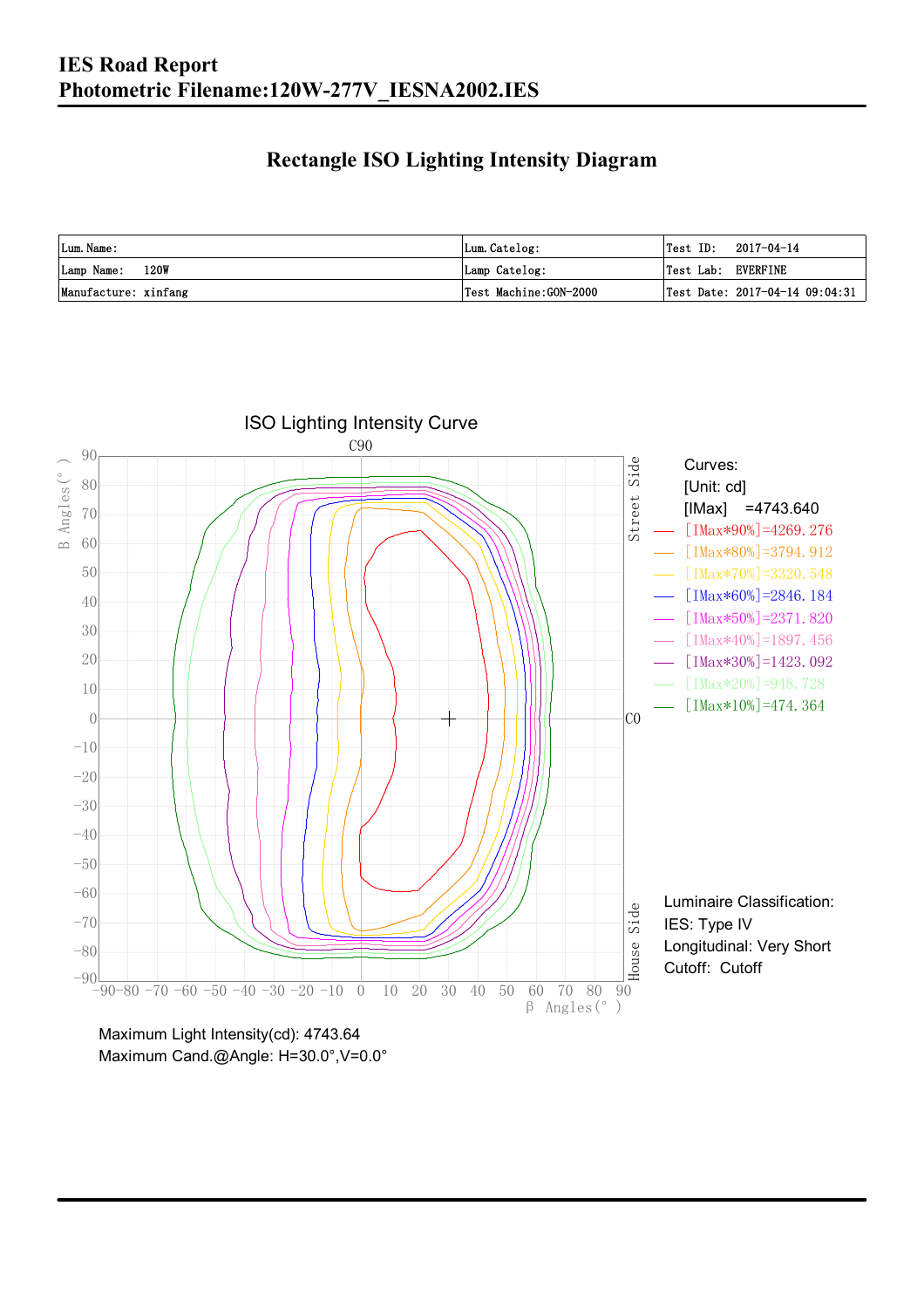### **Round ISO Lighting Intensity Diagram**

| Lum. Name:           | Lum.Catelog:          | Test ID:<br>2017-04-14                         |
|----------------------|-----------------------|------------------------------------------------|
| Lamp Name: 120W      | Lamp Catelog:         | Test Lab: EVERFINE                             |
| Manufacture: xinfang | Test Machine:GON-2000 | $\vert$ Test Date: 2017-04-14 09:04:31 $\vert$ |

![](_page_6_Figure_3.jpeg)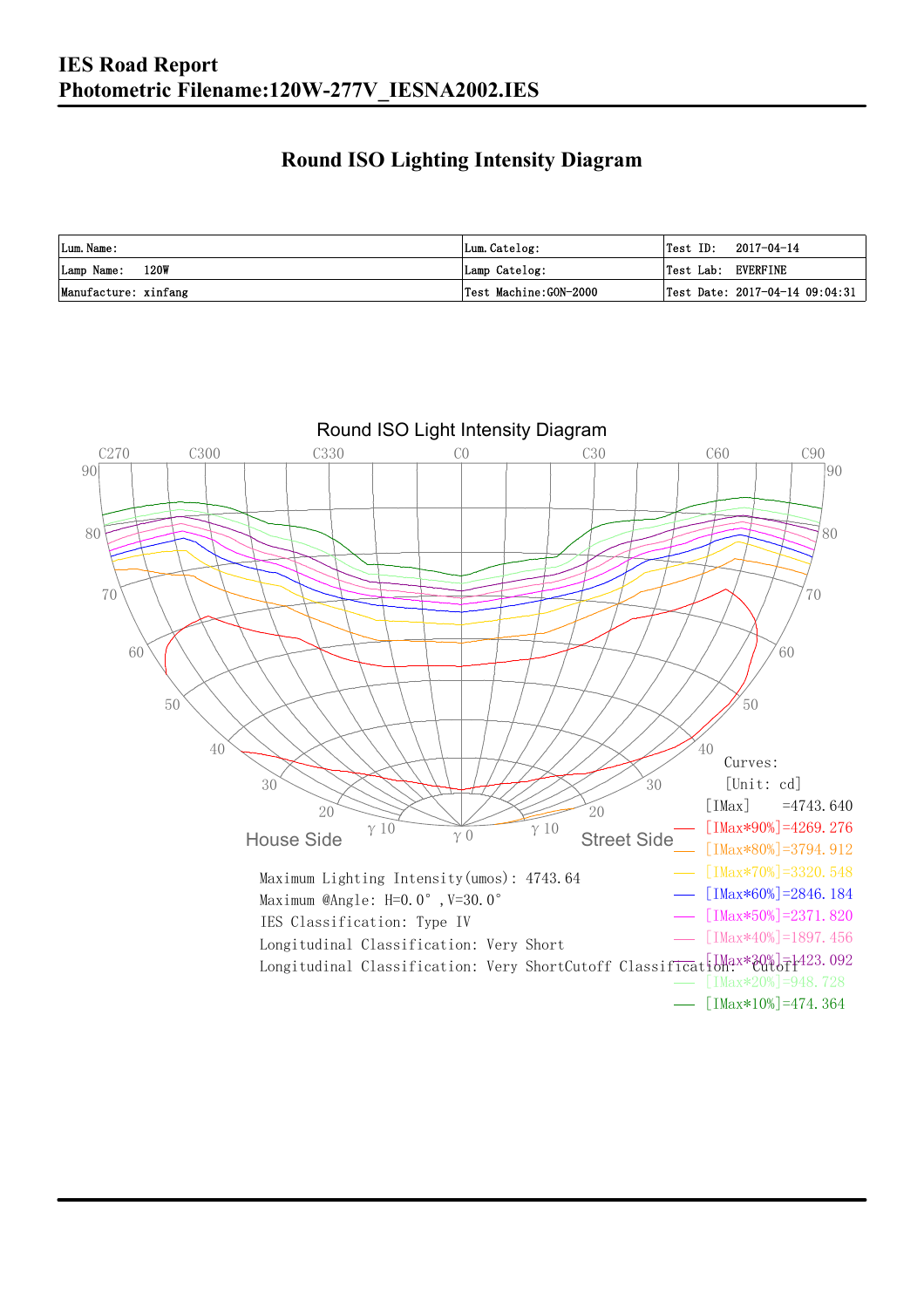### **Plane ISO-Illuminance Diagram**

| Lum. Name:           | Lum.Catelog:          | $\textsf{Test ID:} \quad 2017-04-14$           |
|----------------------|-----------------------|------------------------------------------------|
| 120W<br>Lamp Name:   | Lamp Catelog:         | Test Lab: EVERFINE                             |
| Manufacture: xinfang | Test Machine:GON-2000 | $\vert$ Test Date: 2017-04-14 09:04:31 $\vert$ |

![](_page_7_Figure_3.jpeg)

#### Plane ISO-Illuminance Curve

Working Plane Maximum Illuminance(lx): 449.89 Working Plane Maximum Illuminance Position(d/h):H0.0 V0.2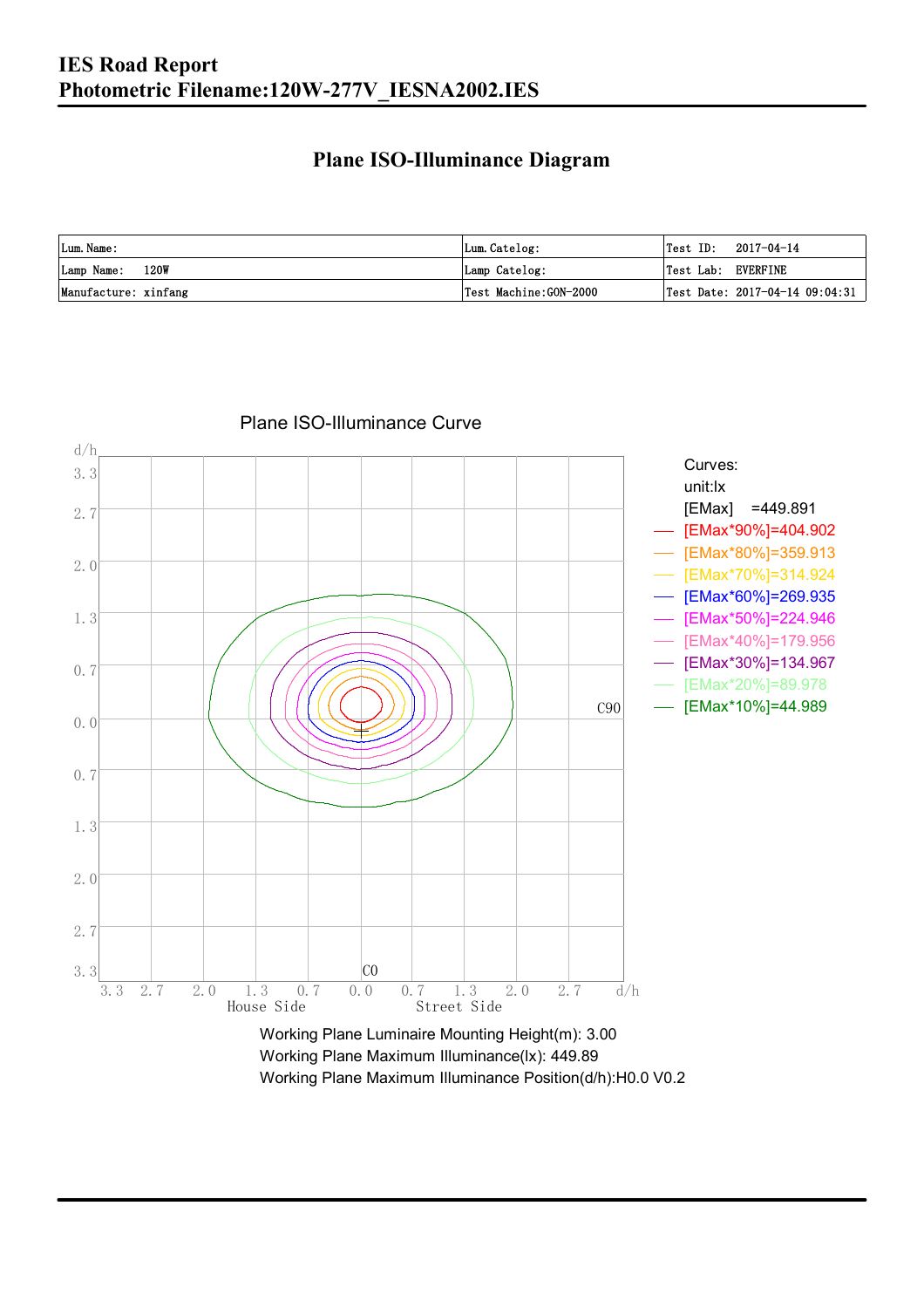### **3D Plane ISO Illuminance Diagram**

| Lum. Name:           | Lum.Catelog:          | $\textsf{Test ID:} \quad 2017-04-14$ |                                |
|----------------------|-----------------------|--------------------------------------|--------------------------------|
| Lamp Name: 120W      | Lamp Catelog:         | Test Lab: EVERFINE                   |                                |
| Manufacture: xinfang | Test Machine:GON-2000 |                                      | Test Date: 2017-04-14 09:04:31 |

#### 3D Plane Illuminance Modal

![](_page_8_Figure_4.jpeg)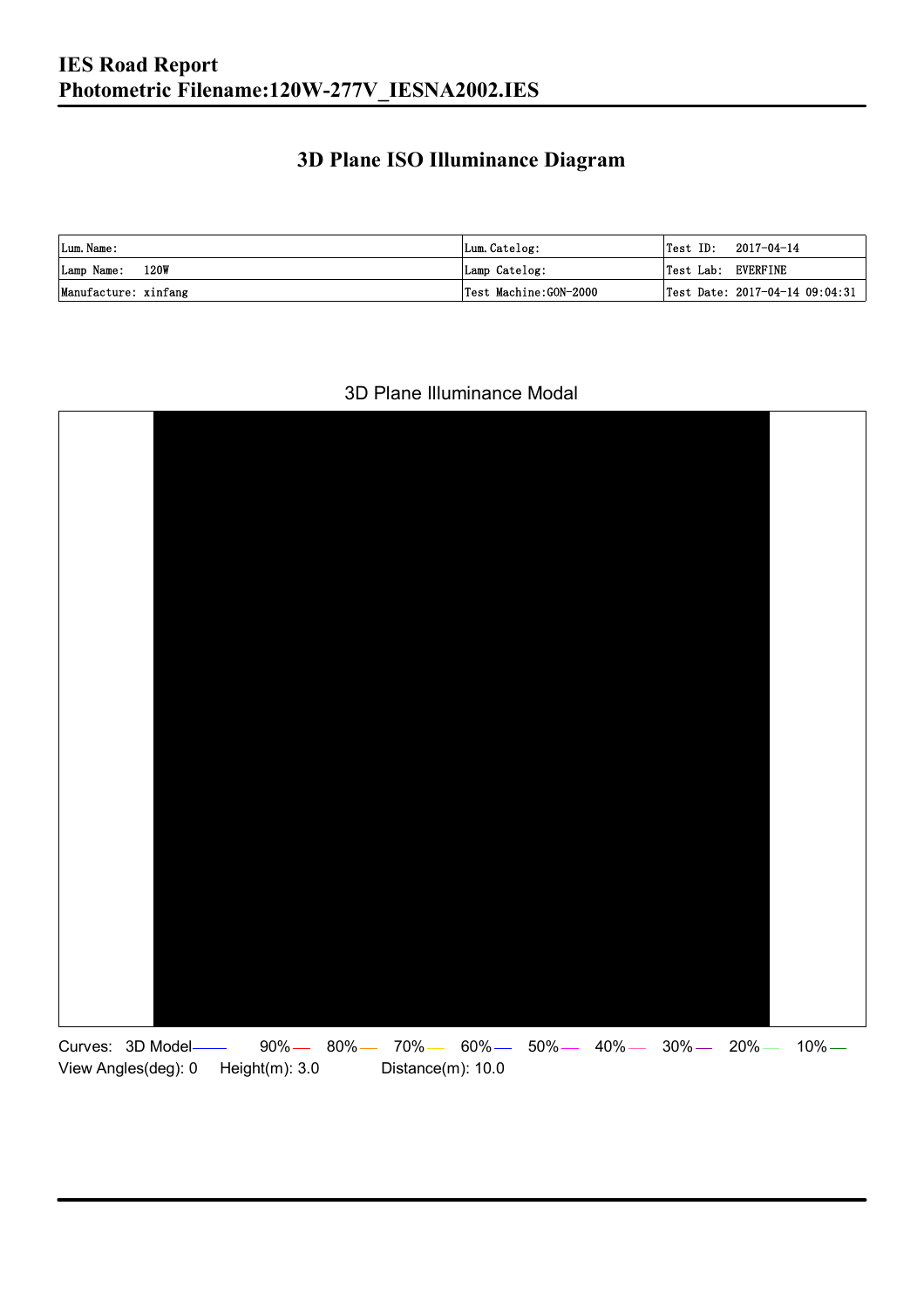### **Space ISO Illuminance Diagram**

| Lum. Name:           | Lum.Catelog:          | $\textsf{Test ID:} \quad 2017-04-14$           |
|----------------------|-----------------------|------------------------------------------------|
| 120W<br>Lamp Name:   | Lamp Catelog:         | Test Lab: EVERFINE                             |
| Manufacture: xinfang | Test Machine:GON-2000 | $\vert$ Test Date: 2017-04-14 09:04:31 $\vert$ |

![](_page_9_Figure_3.jpeg)

Space ISO Illuminance Curve

Space Plane Maximum Illuminance and @Angle:4049.02lx,9.0deg Plane Maximum Lighting Intensity and @Angle:4743.640cd,0eg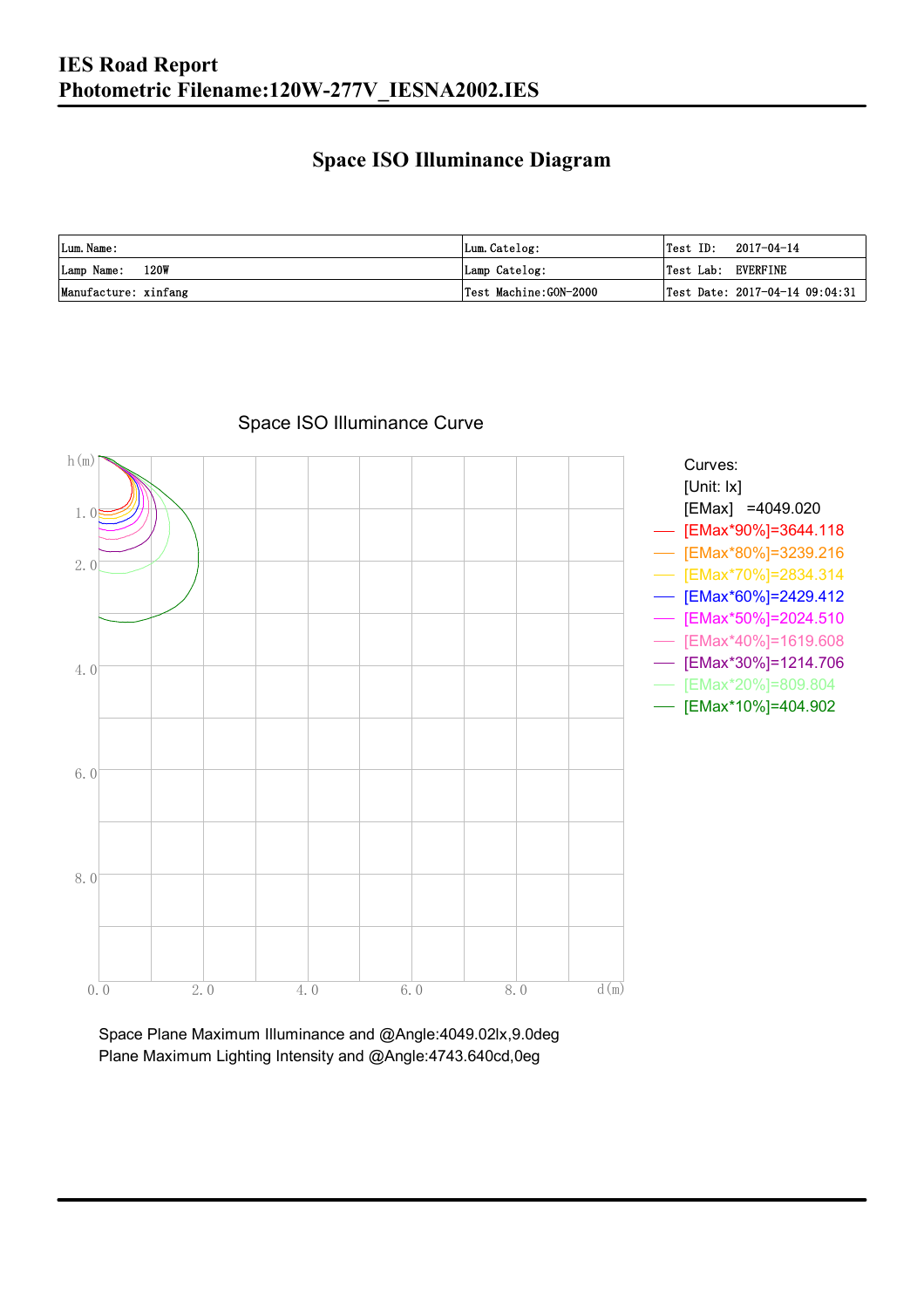### **Illuminance-Distance Diagram**

| Lum. Name:           | Lum.Catelog:           |                    | $Test ID: 2017-04-14$          |
|----------------------|------------------------|--------------------|--------------------------------|
| 120W<br>Lamp Name:   | Lamp Catelog:          | Test Lab: EVERFINE |                                |
| Manufacture: xinfang | 'Test Machine:GON-2000 |                    | Test Date: 2017-04-14 09:04:31 |

![](_page_10_Figure_3.jpeg)

Illuminance-Distance Curve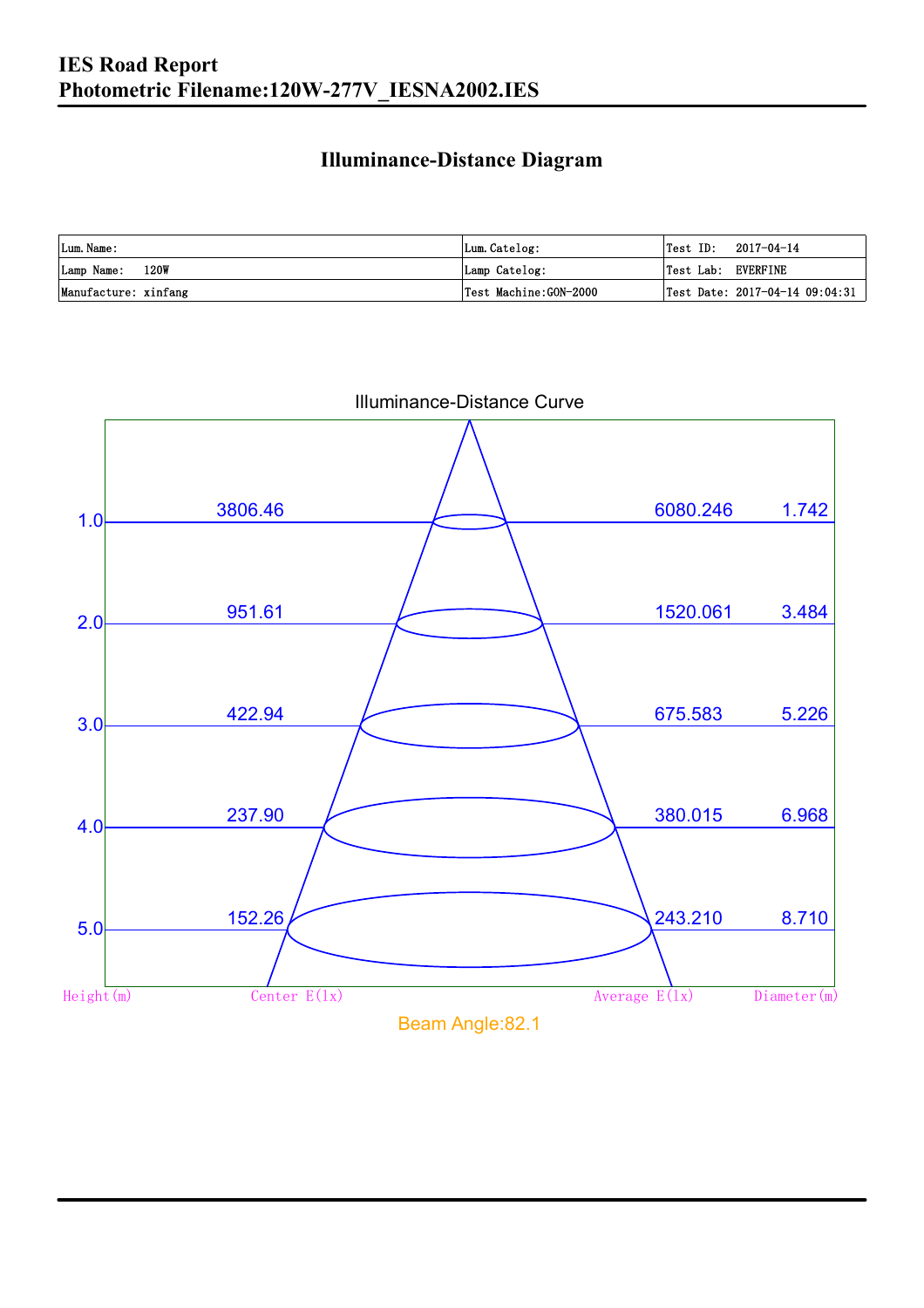### **Road Coefficient of Utilization Curves**

| Lum. Name:           | Lum.Catelog:          | Test ID:           | 2017-04-14                     |
|----------------------|-----------------------|--------------------|--------------------------------|
| Lamp Name: 120W      | Lamp Catelog:         | Test Lab: EVERFINE |                                |
| Manufacture: xinfang | Test Machine:GON-2000 |                    | Test Date: 2017-04-14 09:04:31 |

![](_page_11_Figure_3.jpeg)

Tilt Angles: Ang1(deg): 0 Ang2(deg): 5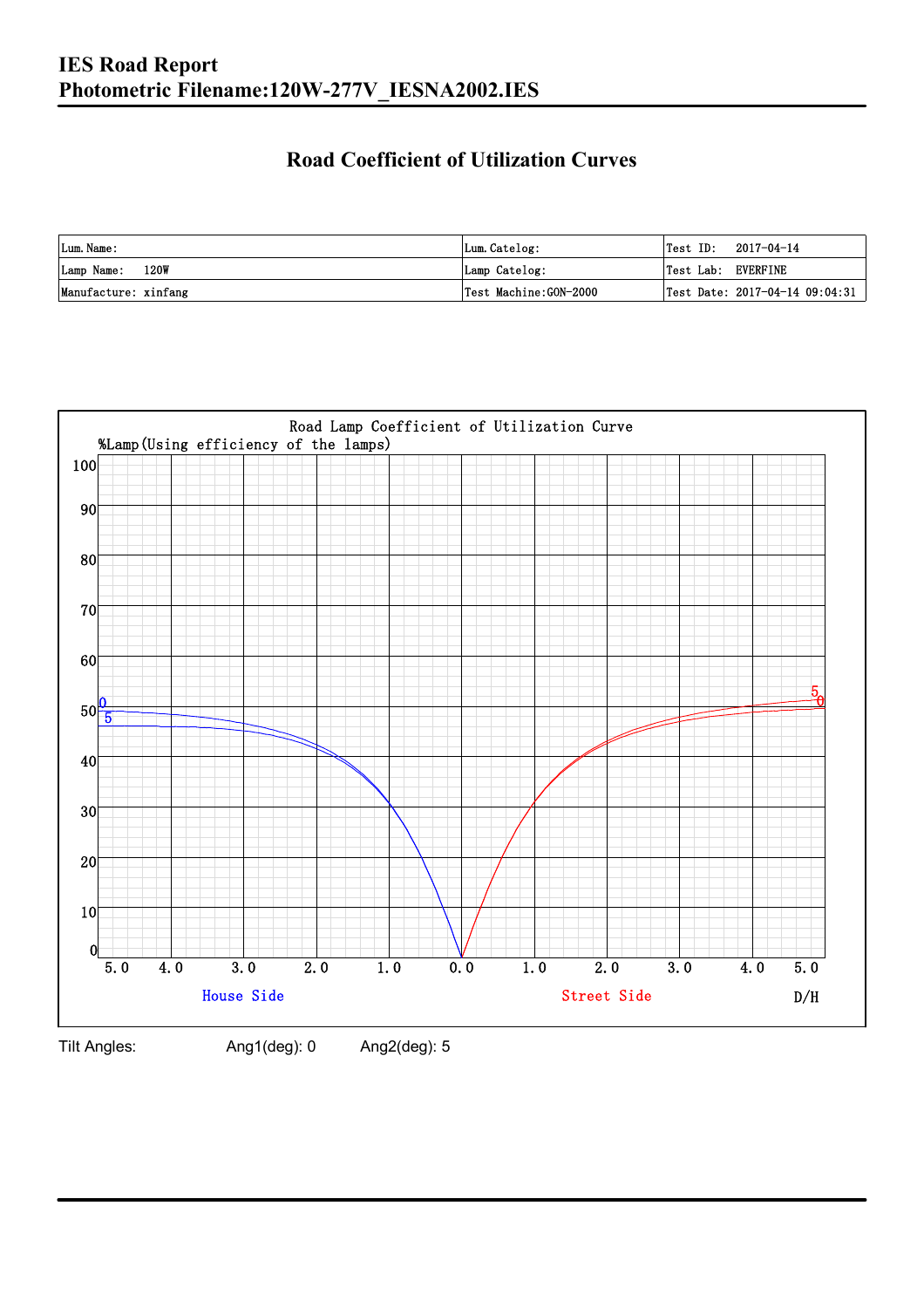#### **IES Road Report Photometric Filename:120W-277V\_IESNA2002.IES**

### **Candela Tabulation**

| V/H           | CO.0    | C22.5   | C45.0   | C67.5   | C90.0   | C112.5  | C135.0  | C157.5  | C180.0  | C <sub>202.5</sub> | C225.0  | C <sub>247.5</sub> |
|---------------|---------|---------|---------|---------|---------|---------|---------|---------|---------|--------------------|---------|--------------------|
| $\gamma$ 0.0  | 3806.46 | 3806.46 | 3806.46 | 3806.46 | 3806.46 | 3806.46 | 3806.46 | 3806.46 | 3806.46 | 3806.46            | 3806.46 | 3806.46            |
| $\gamma$ 1.0  | 3861.62 | 3852.58 | 3842.49 | 3827.81 | 3807.01 | 3786.01 | 3769.81 | 3755.04 | 3750.68 | 3757.68            | 3768.58 | 3788.01            |
| $\gamma$ 2.0  | 3915.35 | 3896.84 | 3874.88 | 3850.72 | 3810.88 | 3761.34 | 3727.87 | 3701.33 | 3692.55 | 3704.99            | 3726.86 | 3769.31            |
| $\gamma$ 3.0  | 3963.45 | 3940.20 | 3906.80 | 3869.74 | 3811.83 | 3736.37 | 3684.62 | 3649.02 | 3633.49 | 3650.54            | 3685.17 | 3748.60            |
| $\gamma$ 4.0  | 4008.32 | 3980.61 | 3938.67 | 3888.76 | 3806.41 | 3707.09 | 3639.51 | 3595.51 | 3571.27 | 3594.97            | 3643.70 | 3724.58            |
| $\gamma$ 5.0  | 4050.98 | 4018.43 | 3971.90 | 3904.38 | 3796.94 | 3678.66 | 3592.34 | 3538.27 | 3510.70 | 3540.35            | 3599.99 | 3698.66            |
| $\gamma$ 6.0  | 4090.57 | 4050.14 | 4003.46 | 3918.91 | 3788.67 | 3649.69 | 3545.41 | 3478.94 | 3451.68 | 3484.87            | 3556.94 | 3673.44            |
| $\gamma$ 7.0  | 4129.86 | 4083.32 | 4029.59 | 3933.33 | 3782.72 | 3618.30 | 3497.45 | 3417.99 | 3389.04 | 3427.49            | 3513.80 | 3648.80            |
| $\gamma$ 8.0  | 4165.82 | 4115.39 | 4055.81 | 3945.37 | 3775.95 | 3583.84 | 3448.87 | 3358.17 | 3323.75 | 3368.10            | 3465.72 | 3621.94            |
| $\gamma$ 9.0  | 4202.33 | 4147.59 | 4084.08 | 3957.08 | 3764.86 | 3549.33 | 3400.76 | 3299.82 | 3258.08 | 3306.84            | 3417.67 | 3594.40            |
| $\gamma$ 10.0 | 4236.99 | 4178.80 | 4110.14 | 3968.96 | 3754.40 | 3516.52 | 3354.40 | 3240.79 | 3191.45 | 3243.61            | 3370.60 | 3567.27            |
| $\gamma$ 11.0 | 4273.75 | 4209.61 | 4134.90 | 3983.96 | 3746.37 | 3486.86 | 3304.99 | 3174.36 | 3116.49 | 3180.46            | 3325.03 | 3543.67            |
| $\gamma$ 12.0 | 4309.10 | 4242.69 | 4162.00 | 4001.60 | 3742.00 | 3455.32 | 3256.41 | 3104.16 | 3041.53 | 3111.87            | 3277.49 | 3521.17            |
| $\gamma$ 13.0 | 4338.29 | 4274.01 | 4188.70 | 4021.16 | 3741.47 | 3429.38 | 3207.90 | 3033.96 | 2966.63 | 3043.29            | 3228.96 | 3498.18            |
| $\gamma$ 14.0 | 4360.76 | 4303.02 | 4214.77 | 4042.87 | 3742.14 | 3406.92 | 3158.19 | 2963.97 | 2899.92 | 2974.89            | 3182.08 | 3474.48            |
| $\gamma$ 15.0 | 4382.77 | 4332.28 | 4240.22 | 4061.68 | 3746.43 | 3387.07 | 3107.99 | 2901.29 | 2835.78 | 2912.69            | 3136.76 | 3455.05            |
| $\gamma$ 16.0 | 4403.45 | 4359.69 | 4263.76 | 4080.74 | 3759.79 | 3368.19 | 3055.50 | 2842.10 | 2774.05 | 2851.07            | 3091.37 | 3438.19            |
| $\gamma$ 17.0 | 4424.76 | 4390.03 | 4286.39 | 4104.08 | 3775.97 | 3351.43 | 3003.02 | 2784.00 | 2717.22 | 2790.20            | 3045.98 | 3422.99            |
| $\gamma$ 18.0 | 4451.00 | 4418.06 | 4311.68 | 4129.15 | 3793.33 | 3336.81 | 2950.56 | 2724.80 | 2663.63 | 2734.64            | 3000.60 | 3408.83            |
| $\gamma$ 19.0 | 4481.94 | 4445.65 | 4336.57 | 4152.66 | 3807.78 | 3324.08 | 2900.58 | 2671.59 | 2612.20 | 2679.40            | 2956.14 | 3403.22            |
| $\gamma$ 20.0 | 4512.59 | 4471.26 | 4362.87 | 4179.99 | 3825.80 | 3312.82 | 2854.73 | 2621.57 | 2562.71 | 2627.44            | 2915.48 | 3396.48            |
| $\gamma$ 21.0 | 4538.75 | 4494.63 | 4385.69 | 4206.99 | 3846.82 | 3299.91 | 2812.11 | 2574.47 | 2515.91 | 2580.80            | 2874.75 | 3391.00            |
| $\gamma$ 22.0 | 4564.01 | 4519.92 | 4409.83 | 4234.27 | 3862.96 | 3287.07 | 2771.45 | 2532.28 | 2473.16 | 2538.06            | 2833.31 | 3385.39            |
| $\gamma$ 23.0 | 4594.01 | 4542.46 | 4429.71 | 4259.22 | 3883.61 | 3273.51 | 2732.09 | 2485.67 | 2424.13 | 2496.30            | 2793.67 | 3378.82            |
| $\gamma$ 24.0 | 4620.46 | 4565.96 | 4447.13 | 4287.69 | 3905.85 | 3258.96 | 2694.18 | 2438.43 | 2376.08 | 2454.66            | 2756.30 | 3374.83            |
| $\gamma$ 25.0 | 4648.83 | 4591.01 | 4467.09 | 4317.15 | 3922.11 | 3243.44 | 2657.74 | 2395.45 | 2330.51 | 2413.62            | 2718.39 | 3367.52            |
| $\gamma$ 26.0 | 4679.08 | 4614.56 | 4487.69 | 4346.00 | 3944.30 | 3229.33 | 2621.33 | 2351.92 | 2288.24 | 2373.79            | 2680.80 | 3359.30            |
| $\gamma$ 27.0 | 4702.07 | 4634.23 | 4508.00 | 4377.00 | 3971.45 | 3213.69 | 2584.96 | 2307.58 | 2247.43 | 2331.61            | 2644.22 | 3345.81            |
| $\gamma$ 28.0 | 4721.81 | 4651.29 | 4525.52 | 4407.38 | 3991.08 | 3196.88 | 2551.74 | 2262.54 | 2206.26 | 2290.28            | 2608.02 | 3334.33            |
| $\gamma$ 29.0 | 4734.36 | 4664.32 | 4544.10 | 4435.07 | 4013.23 | 3180.20 | 2520.86 | 2219.24 | 2168.31 | 2247.76            | 2575.32 | 3324.80            |
| $\gamma$ 30.0 | 4743.64 | 4670.33 | 4559.68 | 4463.44 | 4034.53 | 3162.77 | 2489.82 | 2176.66 | 2130.16 | 2203.48            | 2546.03 | 3315.67            |
| $\gamma$ 31.0 | 4742.28 | 4669.43 | 4574.65 | 4486.51 | 4058.72 | 3143.37 | 2459.50 | 2136.91 | 2092.76 | 2162.32            | 2519.16 | 3303.70            |
| $\gamma$ 32.0 | 4732.40 | 4666.11 | 4588.87 | 4508.52 | 4082.14 | 3117.78 | 2429.01 | 2096.67 | 2058.80 | 2122.03            | 2491.89 | 3286.21            |
| $\gamma$ 33.0 | 4714.94 | 4655.75 | 4599.40 | 4533.06 | 4107.80 | 3094.89 | 2400.69 | 2057.04 | 2021.13 | 2085.73            | 2465.90 | 3265.31            |
| $\gamma$ 34.0 | 4694.31 | 4639.69 | 4611.66 | 4554.51 | 4130.51 | 3074.34 | 2374.92 | 2019.59 | 1984.88 | 2048.99            | 2441.00 | 3245.15            |
| $\gamma$ 35.0 | 4669.88 | 4621.74 | 4620.09 | 4574.22 | 4153.30 | 3049.74 | 2348.37 | 1984.35 | 1949.71 | 2017.27            | 2418.10 | 3222.62            |
| $\gamma$ 36.0 | 4639.24 | 4598.36 | 4625.48 | 4592.92 | 4173.90 | 3025.15 | 2322.23 | 1947.85 | 1908.35 | 1985.72            | 2393.73 | 3200.74            |
| $\gamma$ 37.0 | 4603.91 | 4575.32 | 4629.47 | 4610.87 | 4195.42 | 3000.77 | 2293.85 | 1912.80 | 1863.78 | 1953.69            | 2367.84 | 3179.44            |
| $\gamma$ 38.0 | 4566.46 | 4551.84 | 4632.77 | 4626.62 | 4205.48 | 2988.67 | 2263.73 | 1875.21 | 1813.96 | 1920.49            | 2340.13 | 3159.25            |
| $\gamma$ 39.0 | 4523.33 | 4527.65 | 4635.05 | 4639.67 | 4215.70 | 2971.65 | 2233.41 | 1835.76 | 1761.27 | 1886.98            | 2313.80 | 3142.39            |
| $\gamma$ 40.0 | 4476.26 | 4502.54 | 4635.08 | 4652.08 | 4224.44 | 2956.65 | 2204.11 | 1792.07 | 1708.10 | 1847.64            | 2286.41 | 3126.08            |
| $\gamma$ 41.0 | 4423.63 | 4470.01 | 4634.52 | 4659.16 | 4225.00 | 2944.68 | 2176.64 | 1746.47 | 1659.22 | 1801.91            | 2261.61 | 3113.25            |
| $\gamma$ 42.0 | 4364.58 | 4439.37 | 4627.95 | 4664.84 | 4225.52 | 2932.67 | 2147.52 | 1698.72 | 1612.10 | 1751.53            | 2236.78 | 3100.16            |
| $\gamma$ 43.0 | 4294.01 | 4407.70 | 4621.92 | 4668.22 | 4224.98 | 2919.67 | 2116.03 | 1649.91 | 1567.17 | 1700.64            | 2211.23 | 3090.23            |
| $\gamma$ 44.0 | 4224.51 | 4372.08 | 4619.60 | 4672.04 | 4225.55 | 2906.81 | 2088.48 | 1607.06 | 1526.48 | 1657.06            | 2185.48 | 3081.31            |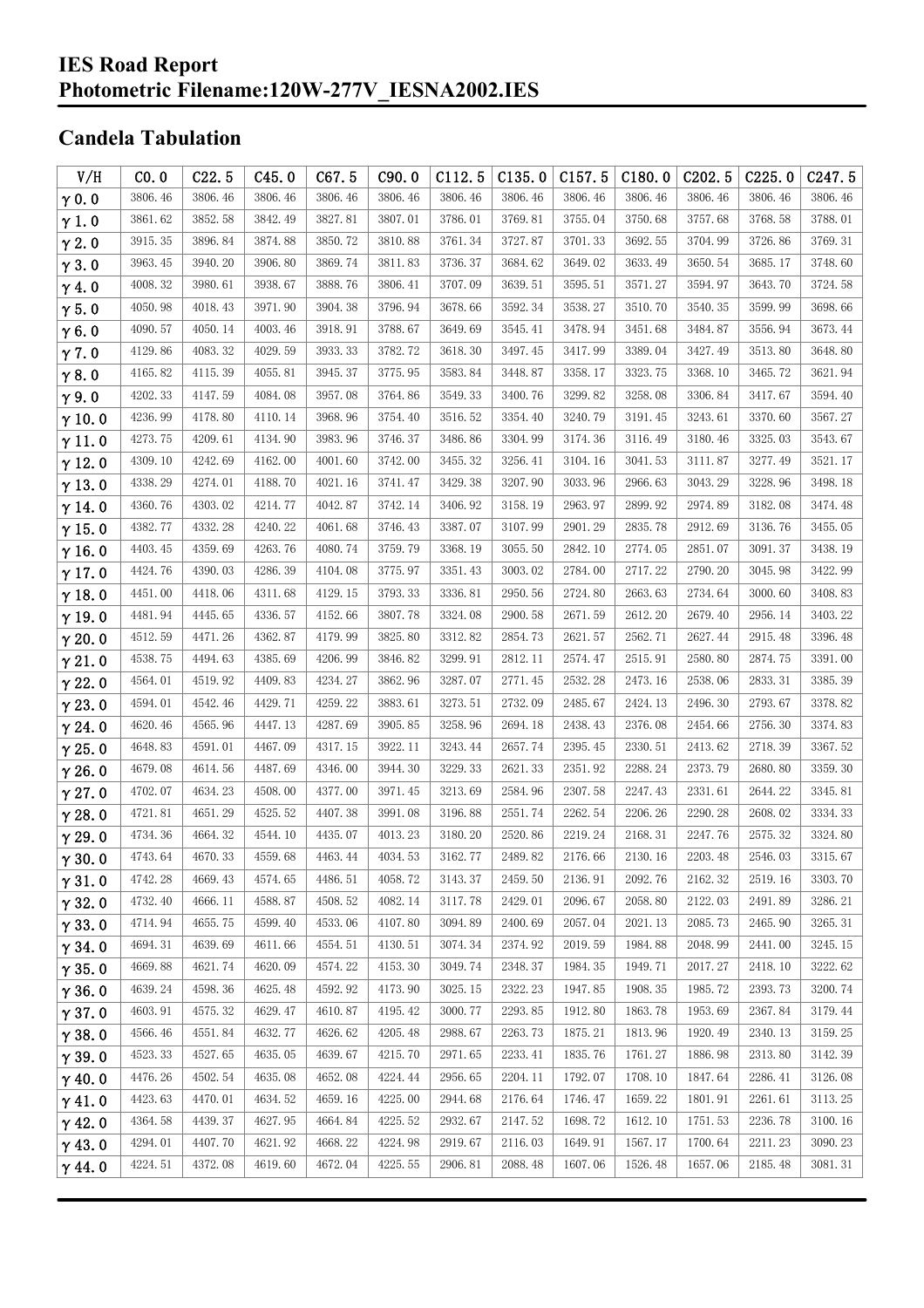| V/H           | CO.0                 | C22.5   | C45.0   | C67.5   | C90.0   | C112.5  | C135.0     | C157.5  | C180.0  | C <sub>202.5</sub> | C225.0  | C <sub>247.5</sub> |
|---------------|----------------------|---------|---------|---------|---------|---------|------------|---------|---------|--------------------|---------|--------------------|
| $\gamma$ 45.0 | 4148.91              | 4329.13 | 4616.83 | 4677.10 | 4228.36 | 2897.25 | 2061.80    | 1567.87 | 1483.88 | 1614.80            | 2160.26 | 3072.74            |
| $\gamma$ 46.0 | 4069.46              | 4277.21 | 4616.23 | 4684.72 | 4232.14 | 2886.84 | 2033.57    | 1530.66 | 1445.41 | 1575.30            | 2133.29 | 3059.17            |
| $\gamma$ 47.0 | 3983.03              | 4219.93 | 4610.21 | 4692.58 | 4236.10 | 2878.69 | 2002.95    | 1495.06 | 1409.56 | 1537.72            | 2101.59 | 3045.60            |
| $\gamma$ 48.0 | 3890.28              | 4152.15 | 4602.60 | 4699.15 | 4241.97 | 2868.44 | 1967.80    | 1460.75 | 1375.85 | 1502.55            | 2067.81 | 3032.08            |
| $\gamma$ 49.0 | 3791.49              | 4074.04 | 4590.95 | 4707.59 | 4238.70 | 2857.55 | 1931.54    | 1427.17 | 1343.13 | 1464.57            | 2031.48 | 3020.39            |
| $\gamma$ 50.0 | 3695.44              | 3983.75 | 4578.28 | 4715.96 | 4233.16 | 2846.86 | 1895.10    | 1395.27 | 1310.24 | 1428.69            | 1996.16 | 3013.22            |
| $\gamma$ 51.0 | 3591.04              | 3891.51 | 4559.73 | 4717.12 | 4228.28 | 2837.30 | 1858.90    | 1363.20 | 1274.05 | 1392.55            | 1964.20 | 3002.95            |
| $\gamma$ 52.0 | 3473.77              | 3798.37 | 4534.43 | 4716.60 | 4225.87 | 2827.03 | 1825.13    | 1332.48 | 1234.15 | 1359.45            | 1932.66 | 2993.67            |
| $\gamma$ 53.0 | 3354.06              | 3704.83 | 4499.95 | 4711.61 | 4211.96 | 2815.10 | 1795.24    | 1302.07 | 1192.77 | 1329.15            | 1902.15 | 2983.58            |
| $\gamma$ 54.0 | 3221.78              | 3612.45 | 4458.00 | 4697.45 | 4195.08 | 2794.66 | 1765.97    | 1265.92 | 1150.94 | 1297.31            | 1869.56 | 2973.18            |
| $\gamma$ 55.0 | 3072.79              | 3515.49 | 4408.10 | 4678.94 | 4174.65 | 2776.82 | 1735.54    | 1226.00 | 1110.44 | 1263.84            | 1837.74 | 2961.21            |
| $\gamma$ 56.0 | 2894.29              | 3415.02 | 4347.95 | 4656.55 | 4163.25 | 2761.64 | 1702.68    | 1185.29 | 1071.86 | 1226.83            | 1808.99 | 2946.60            |
| $\gamma$ 57.0 | 2661.81              | 3304.17 | 4284.99 | 4635.21 | 4153.92 | 2746.41 | 1667.35    | 1147.18 | 1034.00 | 1188.21            | 1781.45 | 2937.38            |
| $\gamma$ 58.0 | 2377.79              | 3185.07 | 4215.10 | 4610.17 | 4151.53 | 2729.89 | 1628.26    | 1111.30 | 998.82  | 1148.29            | 1753.30 | 2925.50            |
| $\gamma$ 59.0 | 2052.19              | 3039.10 | 4141.20 | 4584.19 | 4143.21 | 2715.00 | 1586.51    | 1077.02 | 962.91  | 1111.10            | 1722.29 | 2905.42            |
| $\gamma$ 60.0 | 1729.82              | 2863.52 | 4063.27 | 4550.78 | 4124.50 | 2698.91 | 1544.02    | 1044.54 | 915.75  | 1080.28            | 1687.81 | 2886.22            |
| $\gamma$ 61.0 | 1453.37              | 2642.21 | 3981.68 | 4522.11 | 4109.87 | 2682.61 | 1505.27    | 1014.45 | 836.98  | 1050.77            | 1648.91 | 2869.55            |
| $\gamma$ 62.0 | 1177.65              | 2382.14 | 3894.33 | 4485.40 | 4096.28 | 2669.31 | 1469.44    | 981.94  | 695.11  | 1021.44            | 1611.76 | 2854.04            |
| $\gamma$ 63.0 | 901.92               | 2100.78 | 3801.67 | 4441.11 | 4070.74 | 2658.46 | 1436.14    | 933.01  | 541.51  | 984.65             | 1574.82 | 2836.18            |
| $\gamma$ 64.0 | 630.87               | 1807.81 | 3701.44 | 4390.81 | 4043.56 | 2643.64 | 1401.13    | 829.99  | 443.91  | 916.61             | 1539.33 | 2821.84            |
| $\gamma$ 65.0 | 372.76               | 1520.58 | 3599.71 | 4338.70 | 4020.38 | 2626.63 | 1362.65    | 714.90  | 411.55  | 812.94             | 1501.27 | 2804.91            |
| $\gamma$ 66.0 | 252.18               | 1233.55 | 3485.09 | 4280.95 | 4001.87 | 2611.54 | 1324.74    | 607.62  | 365.48  | 712.56             | 1463.51 | 2785.89            |
| $\gamma$ 67.0 | 206.29               | 946.51  | 3357.17 | 4217.97 | 3986.98 | 2591.36 | 1287.11    | 530.42  | 282.36  | 642.88             | 1424.06 | 2761.32            |
| $\gamma$ 68.0 | 170.90               | 676.59  | 3200.89 | 4151.87 | 3968.43 | 2567.25 | 1248.05    | 464.31  | 232.84  | 575.99             | 1383.64 | 2737.33            |
| $\gamma$ 69.0 | 152.44               | 511.54  | 3022.42 | 4081.68 | 3952.68 | 2543.08 | 1192.45    | 406.91  | 211.96  | 510.61             | 1339.81 | 2716.83            |
| $\gamma$ 70.0 | 141.32               | 392.91  | 2807.30 | 4005.70 | 3922.67 | 2522.78 | 1085.96    | 352.48  | 188.03  | 444.98             | 1269.30 | 2694.81            |
| $\gamma$ 71.0 | 131.90               | 297.03  | 2559.23 | 3907.71 | 3886.23 | 2499.70 | 998.99     | 294.89  | 161.69  | 375.39             | 1153.31 | 2675.78            |
| $\gamma$ 72.0 | 122.53               | 217.40  | 2276.34 | 3801.41 | 3809.06 | 2470.94 | 949.00     | 228.40  | 140.30  | 307.38             | 1052.74 | 2658.23            |
| $\gamma$ 73.0 | 113.83               | 153.76  | 1977.28 | 3693.18 | 3653.28 | 2439.67 | 908.59     | 181.51  | 127.57  | 237.33             | 1009.19 | 2644.16            |
| $\gamma$ 74.0 | 105.14               | 119.62  | 1609.91 | 3572.03 | 3249.37 | 2408.45 | 862.94     | 158.34  | 117.36  | 188.97             | 981.17  | 2626.41            |
| $\gamma$ 75.0 | 91.56                | 101.97  | 1375.04 | 3418.07 | 2845.46 | 2371.74 | $802.\,56$ | 144.20  | 100.92  | 158.09             | 946.99  | 2587.13            |
| $\gamma$ 76.0 | 76.99                | 91.50   | 1143.35 | 3064.80 | 2441.22 | 2297.26 | 664.56     | 128.52  | 83.25   | 141.56             | 874.33  | 2398.26            |
| $\gamma$ 77.0 | 68.19                | 81.03   | 886.73  | 2725.53 | 1998.26 | 2096.44 | 549.65     | 101.56  | 71.91   | 109.31             | 716.67  | 2214.39            |
| $\gamma$ 78.0 | 59.96                | 70.52   | 578.65  | 2326.39 | 1744.33 | 1924.52 | 483.56     | 86.14   | 62.85   | 91.42              | 592.46  | 2061.07            |
| $\gamma$ 79.0 | 51.12                | 60.90   | 305.91  | 1919.36 | 1460.17 | 1634.30 | 408.81     | 76.40   | 53.83   | 82.42              | 438.57  | 1826.97            |
| $\gamma$ 80.0 | 40.38                | 51.54   | 182.89  | 1514.98 | 1080.43 | 1158.39 | 265.68     | 65.93   | 42.09   | 73.76              | 247.58  | 1391.10            |
| $\gamma$ 81.0 | 29.53                | 38.64   | 122.04  | 1179.09 | 829.18  | 831.57  | 184.79     | 52.14   | 31.97   | 61.44              | 182.13  | 976.81             |
| $\gamma$ 82.0 | 15.04                | 24.09   | 71.33   | 844.13  | 599.99  | 629.78  | 121.02     | 40.33   | 22.16   | 50.83              | 122.52  | 623.97             |
| $\gamma$ 83.0 | 3.44                 | 10.01   | 44.15   | 602.85  | 437.70  | 389.92  | 83.56      | 27.53   | 13.67   | 37.64              | 70.99   | 411.00             |
| $\gamma$ 84.0 | $1.\,\allowbreak 84$ | 3.46    | 23.70   | 393.36  | 259.18  | 214.73  | 54.12      | 14.04   | 6.84    | 19.24              | 46.11   | 255.01             |
| $\gamma$ 85.0 | 1.38                 | 2.62    | 11.43   | 202.32  | 75.64   | 85.37   | 21.45      | 4.90    | 3.76    | 5.15               | 18.87   | 120.00             |
| $\gamma$ 86.0 | 0.73                 | 1.79    | 6.93    | 49.56   | 23.55   | 33.36   | 7.36       | 3.76    | 3.41    | 4.43               | 7.90    | 24.95              |
| $\gamma$ 87.0 | 0.01                 | 0.65    | 4.88    | 12.98   | 10.28   | 10.52   | 5.52       | 3.35    | 3.04    | 3.76               | 6.54    | 11.08              |
| $\gamma$ 88.0 | 0.00                 | 0.00    | 2.80    | 8.80    | 8.69    | 8.02    | 4.46       | 2.71    | 2.46    | 3.21               | 5.59    | 8.87               |
| $\gamma$ 89.0 | 0.00                 | 0.00    | 1.74    | 6.99    | 5.81    | 4.65    | 1.41       | 0.15    | 0.00    | 1.00               | 2.68    | 5.66               |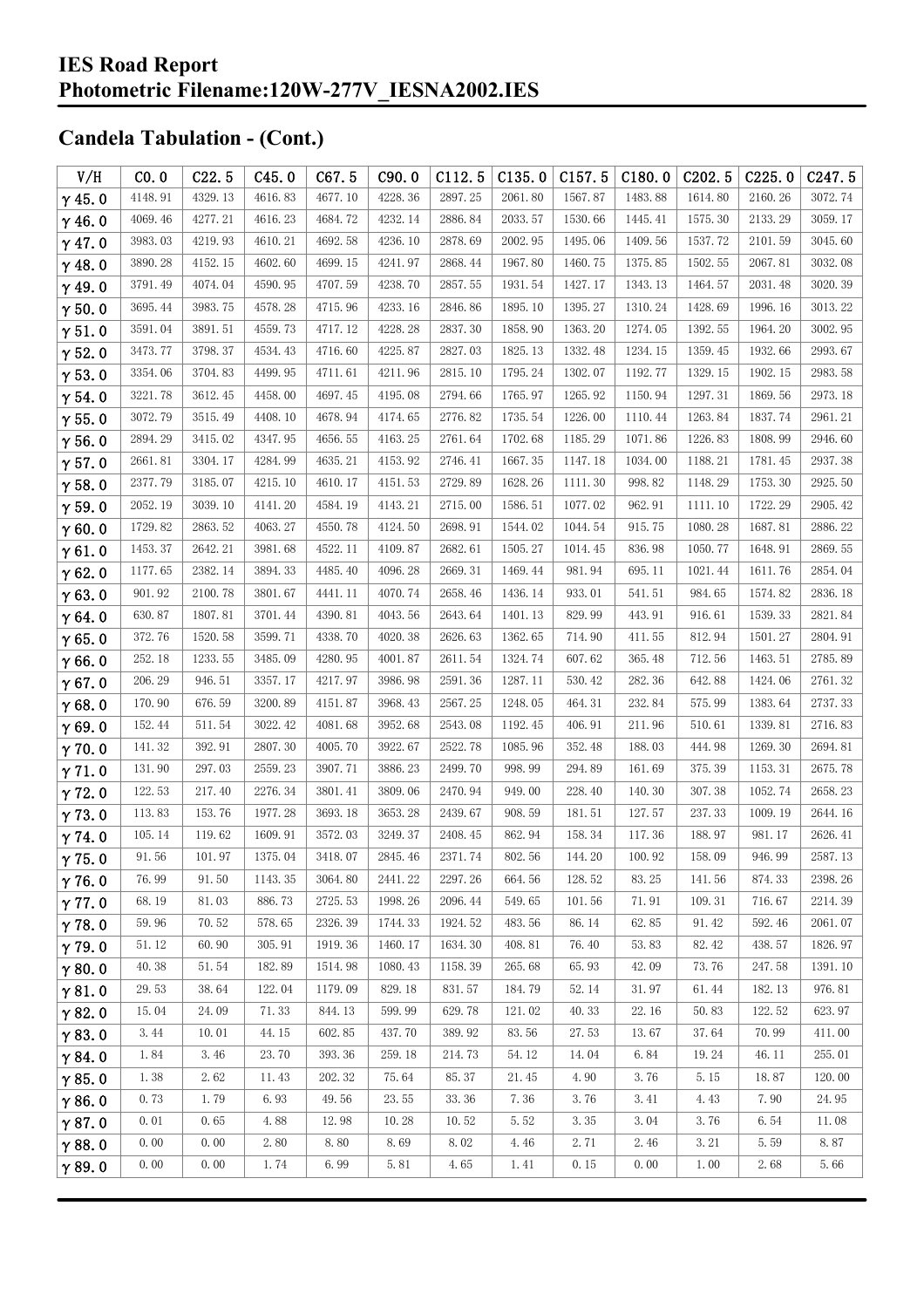#### **IES Road Report Photometric Filename:120W-277V\_IESNA2002.IES**

| V/H            | CO.0 | C22.5 | C45.0    | C67.5    | C90.0 | C112.5 | C135.0 | C157.5 | C180.0   | C <sub>202.5</sub> | C225.0 | C247.5 |
|----------------|------|-------|----------|----------|-------|--------|--------|--------|----------|--------------------|--------|--------|
| $\gamma$ 90.0  | 0.00 | 0.00  | 1.53     | 6.44     | 5.26  | 4.25   | 0.51   | 0.00   | 0.00     | 0.00               | 1.78   | 5.51   |
| $\gamma$ 91.0  | 0.00 | 0.00  | 1.43     | 6.03     | 5.26  | 4.20   | 0.46   | 0.00   | 0.00     | 0.00               | 1.83   | 5.51   |
| $\gamma$ 92.0  | 0.00 | 0.00  | 1.27     | 5.82     | 5.36  | 4.25   | 0.61   | 0.00   | 0.00     | 0.00               | 1.84   | 5.57   |
| $\gamma$ 93.0  | 0.00 | 0.00  | 1.22     | 5.67     | 5.36  | 4.26   | 0.67   | 0.00   | 0.00     | 0.00               | 2.14   | 5.72   |
| $\gamma$ 94.0  | 0.00 | 0.00  | 1.22     | 5.47     | 5.41  | 4.46   | 0.97   | 0.00   | 0.00     | 0.00               | 2.29   | 5.77   |
| $\gamma$ 95.0  | 0.00 | 0.00  | 1.22     | 5.41     | 5.46  | 4.75   | 1.13   | 0.00   | 0.00     | 0.00               | 2.45   | 5.97   |
| $\gamma$ 96.0  | 0.00 | 0.00  | 1.22     | 5.31     | 5.71  | 4.76   | 1.48   | 0.00   | 0.00     | 0.00               | 2.70   | 6.07   |
| $\gamma$ 97.0  | 0.00 | 0.00  | 1.32     | 5.21     | 5.82  | 5.11   | 1.74   | 0.00   | 0.00     | 0.00               | 3.01   | 6.23   |
| $\gamma$ 98.0  | 0.00 | 0.00  | 1.32     | 5.15     | 5.92  | 5.16   | 2.14   | 0.00   | 0.00     | 0.00               | 3.26   | 6.33   |
| $\gamma$ 99.0  | 0.00 | 0.00  | 1.37     | 5.10     | 6.22  | 5.21   | 2.44   | 0.00   | 0.00     | 0.10               | 3.56   | 6.43   |
| $\gamma$ 100.0 | 0.00 | 0.00  | 1.62     | 5.10     | 6.42  | 5.42   | 2.80   | 0.00   | 0.00     | 0.31               | 3.77   | 6.69   |
| $\gamma$ 101.0 | 0.00 | 0.00  | 1.58     | 5.15     | 6.57  | 5.72   | 2.95   | 0.05   | 0.00     | 0.46               | 3.92   | 6.89   |
| $\gamma$ 102.0 | 0.00 | 0.00  | 1.63     | 5.25     | 6.73  | 5.82   | 3.16   | 0.21   | 0.00     | 0.82               | 4.23   | 7.05   |
| $\gamma$ 103.0 | 0.00 | 0.00  | 1.92     | 5.31     | 7.03  | 6.17   | 3.41   | 0.42   | 0.00     | 1.07               | 4.48   | 7.36   |
| $\gamma$ 104.0 | 0.00 | 0.10  | $1.\,93$ | $5.\,51$ | 7.28  | 6.33   | 3.71   | 0.72   | 0.00     | 1.18               | 4.73   | 7.66   |
| $\gamma$ 105.0 | 0.00 | 0.30  | 2.13     | 5.76     | 7.48  | 6.58   | 3.96   | 0.97   | 0.11     | 1.59               | 4.84   | 8.01   |
| $\gamma$ 106.0 | 0.00 | 0.46  | 2.29     | 6.16     | 7.58  | 6.83   | 4.32   | 1.22   | 0.31     | 1.89               | 5.04   | 8.22   |
| $\gamma$ 107.0 | 0.00 | 0.51  | 2.39     | 6.28     | 7.79  | 7.03   | 4.42   | 1.59   | 0.67     | 2.20               | 5.09   | 8.48   |
| $\gamma$ 108.0 | 0.00 | 0.51  | 2.44     | 6.43     | 7.94  | 7.19   | 4.42   | 1.94   | 0.92     | 2.50               | 5.19   | 8.88   |
| $\gamma$ 109.0 | 0.35 | 0.61  | 2.59     | 6.73     | 8.19  | 7.54   | 4.52   | 2.29   | 1.13     | 2.71               | 5.34   | 9.14   |
| $\gamma$ 110.0 | 0.41 | 0.71  | 2.85     | 6.89     | 8.19  | 7.85   | 4.58   | 2.45   | 1.39     | 3.01               | 5.44   | 9.39   |
| $\gamma$ 111.0 | 0.36 | 0.71  | 2.85     | 6.99     | 8.19  | 8.09   | 4.78   | 2.75   | 1.73     | 3.21               | 5.50   | 9.39   |
| $\gamma$ 112.0 | 0.51 | 0.81  | 2.90     | 7.14     | 8.19  | 8.25   | 4.88   | 2.80   | 2.04     | 3.47               | 5.70   | 9.39   |
| $\gamma$ 113.0 | 0.51 | 1.02  | 2.95     | 7.29     | 8.19  | 8.35   | 5.14   | 2.95   | 2.50     | 3.67               | 5.90   | 9.39   |
| $\gamma$ 114.0 | 0.56 | 1.02  | 3.00     | 7.40     | 8.14  | 8.34   | 5.39   | 3.05   | 2.75     | 3.67               | 6.01   | 9.34   |
| $\gamma$ 115.0 | 0.66 | 1.17  | 3.15     | 7.45     | 8.19  | 8.19   | 5.54   | 3.06   | 3.01     | 3.67               | 6.26   | 9.33   |
| $\gamma$ 116.0 | 0.61 | 1.12  | 3.40     | 7.65     | 8.09  | 8.19   | 5.75   | 3.11   | 3.41     | 3.67               | 6.31   | 8.93   |
| $\gamma$ 117.0 | 0.91 | 1.12  | 3.41     | 7.60     | 8.09  | 8.09   | 5.96   | 3.21   | 3.72     | 3.72               | 6.26   | 8.77   |
| $\gamma$ 118.0 | 1.07 | 1.12  | 3.56     | 7.60     | 8.09  | 7.99   | 6.30   | 3.31   | 3.97     | 3.88               | 6.46   | 8.57   |
| $\gamma$ 119.0 | 1.07 | 1.17  | 3.66     | 7.60     | 7.83  | 8.04   | 6.30   | 3.93   | 4.02     | 4.44               | 6.46   | 8.47   |
| $\gamma$ 120.0 | 1.27 | 1.32  | $3.66$   | 7.60     | 7.68  | 7.79   | 6.30   | 4.60   | $4.13\,$ | 4.99               | 6.46   | 8.17   |
| $\gamma$ 121.0 | 1.43 | 1.72  | 3.66     | 7.65     | 7.73  | 7.69   | 6.30   | 5.30   | 4.54     | 5.66               | 6.51   | 8.11   |
| $\gamma$ 122.0 | 1.73 | 1.93  | 3.66     | 7.55     | 7.67  | 7.69   | 6.30   | 5.46   | 5.06     | 6.02               | 6.36   | 8.11   |
| $\gamma$ 123.0 | 2.08 | 2.18  | 3.66     | 7.55     | 7.23  | 7.69   | 6.30   | 5.75   | 5.76     | 6.22               | 6.36   | 8.06   |
| $\gamma$ 124.0 | 2.34 | 2.44  | 3.66     | 7.35     | 7.18  | 7.69   | 6.30   | 5.91   | 6.16     | 6.37               | 6.36   | 8.06   |
| $\gamma$ 125.0 | 2.59 | 2.69  | 3.66     | 7.35     | 7.18  | 7.69   | 6.30   | 6.16   | 6.32     | 6.58               | 6.36   | 8.06   |
| $\gamma$ 126.0 | 2.80 | 2.85  | 3.66     | 7.35     | 7.18  | 7.59   | 6.30   | 6.31   | 6.47     | 6.78               | 6.36   | 8.11   |
| $\gamma$ 127.0 | 2.85 | 3.10  | 3.71     | 7.35     | 7.18  | 7.53   | 6.30   | 6.42   | 6.72     | 6.93               | 6.52   | 8.06   |
| $\gamma$ 128.0 | 3.00 | 3.16  | 3.82     | 7.30     | 7.18  | 7.23   | 6.30   | 6.77   | 6.88     | 7.03               | 6.82   | 7.91   |
| $\gamma$ 129.0 | 3.31 | 3.21  | 3.82     | 7.20     | 7.18  | 7.03   | 6.30   | 6.82   | 7.24     | 7.29               | 6.87   | 7.70   |
| $\gamma$ 130.0 | 3.51 | 3.31  | 3.82     | 6.85     | 7.18  | 6.88   | 6.30   | 6.97   | 7.49     | 7.39               | 6.87   | 7.45   |
| $\gamma$ 131.0 | 3.66 | 3.56  | 3.72     | 6.49     | 6.97  | 6.93   | 6.30   | 6.98   | 7.69     | 7.60               | 6.92   | 7.30   |
| $\gamma$ 132.0 | 3.72 | 3.57  | 3.66     | 6.38     | 6.87  | 6.78   | 6.30   | 7.18   | 7.79     | 7.79               | 6.87   | 7.29   |
| $\gamma$ 133.0 | 3.77 | 3.67  | 3.66     | 6.23     | 6.82  | 6.72   | 6.30   | 7.23   | 7.80     | 7.75               | 6.81   | 7.14   |
| $\gamma$ 134.0 | 3.87 | 3.82  | 3.66     | 6.23     | 6.82  | 6.53   | 6.35   | 7.18   | 8.06     | 7.84               | 6.46   | 7.14   |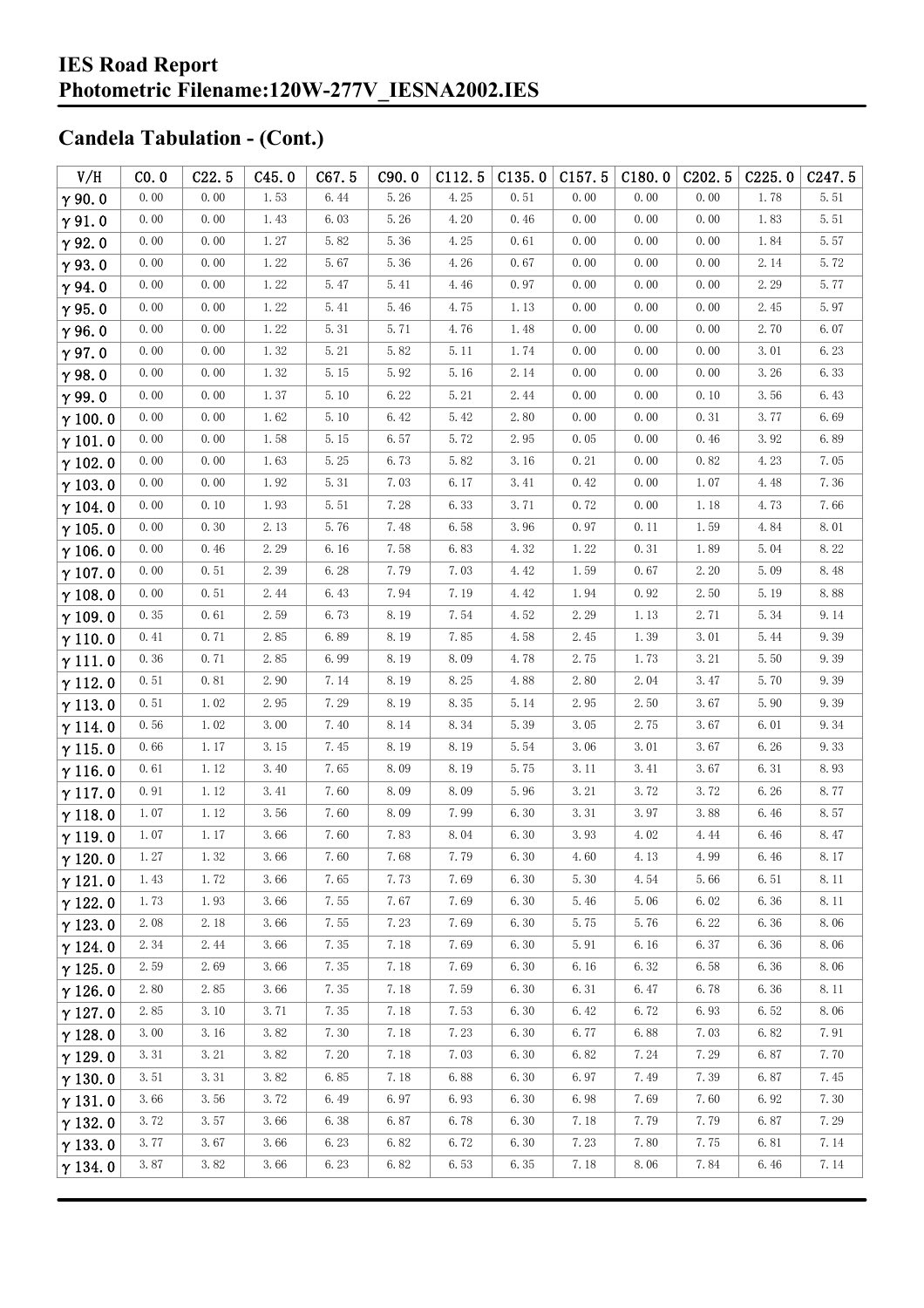| V/H            | CO.0     | C22.5 | C45.0 | C67.5 | C90.0 | C112.5 | C135.0 | C157.5 | C180.0 | C <sub>2</sub> 02.5 | C225.0 | C <sub>247.5</sub> |
|----------------|----------|-------|-------|-------|-------|--------|--------|--------|--------|---------------------|--------|--------------------|
| $\gamma$ 135.0 | 4.71     | 3.92  | 3.66  | 6.08  | 6.77  | 6.58   | 6.05   | 7.23   | 8.56   | 7.69                | 6.35   | 7.09               |
| $\gamma$ 136.0 | 5.04     | 4.12  | 3.66  | 6.12  | 6.62  | 6.63   | 5.89   | 7.28   | 8.81   | 7.64                | 6.15   | 7.09               |
| $\gamma$ 137.0 | 5.14     | 4.13  | 3.66  | 6.07  | 6.42  | 6.63   | 5.59   | 7.43   | 8.91   | 7.69                | 6.05   | 7.09               |
| $\gamma$ 138.0 | 5.49     | 4.13  | 3.66  | 6.17  | 6.37  | 6.78   | 5.54   | 7.38   | 8.86   | 7.64                | 5.85   | 7.09               |
| $\gamma$ 139.0 | 4.89     | 4.33  | 3.66  | 6.13  | 6.37  | 6.78   | 5.54   | 7.38   | 8.86   | 7.65                | 5.70   | 7.09               |
| $\gamma$ 140.0 | 4.89     | 4.43  | 3.61  | 6.17  | 6.37  | 6.83   | 5.54   | 7.38   | 8.91   | 7.75                | 5.70   | 7.09               |
| $\gamma$ 141.0 | 5.94     | 4.48  | 3.61  | 6.02  | 6.37  | 6.78   | 5.54   | 7.38   | 8.87   | 7.70                | 5.75   | 7.09               |
| $\gamma$ 142.0 | 6.01     | 4.48  | 3.46  | 5.87  | 6.37  | 6.77   | 5.54   | 7.38   | 9.16   | 7.85                | 5.70   | 7.09               |
| $\gamma$ 143.0 | 6.01     | 4.48  | 3.36  | 5.77  | 6.37  | 6.68   | 5.59   | 7.38   | 9.11   | 7.85                | 5.90   | 7.09               |
| $\gamma$ 144.0 | 6.06     | 4.53  | 3.36  | 5.51  | 6.37  | 6.68   | 5.65   | 7.38   | 9.12   | 7.80                | 6.06   | 7.04               |
| $\gamma$ 145.0 | 6.06     | 4.59  | 3.41  | 5.51  | 6.37  | 6.73   | 5.80   | 7.38   | 9.32   | 7.95                | 6.51   | 7.04               |
| $\gamma$ 146.0 | 6.16     | 4.69  | 3.36  | 5.46  | 6.37  | 6.68   | 5.85   | 7.38   | 9.37   | 7.90                | 6.61   | 6.99               |
| $\gamma$ 147.0 | 6.21     | 4.69  | 3.55  | 5.46  | 6.37  | 6.78   | 6.05   | 7.38   | 9.32   | 7.90                | 6.97   | 6.99               |
| $\gamma$ 148.0 | 6.31     | 4.74  | 3.76  | 5.46  | 6.37  | 6.87   | 6.36   | 7.38   | 9.37   | 7.90                | 7.23   | 6.99               |
| $\gamma$ 149.0 | 6.26     | 4.74  | 3.92  | 5.46  | 6.32  | 6.68   | 6.46   | 7.28   | 9.27   | 7.90                | 7.63   | 6.99               |
| $\gamma$ 150.0 | 6.26     | 4.74  | 4.17  | 5.46  | 6.37  | 6.58   | 6.56   | 7.23   | 9.26   | 7.95                | 7.67   | 6.79               |
| $\gamma$ 151.0 | 6.26     | 4.74  | 4.47  | 5.46  | 6.22  | 6.62   | 6.51   | 7.18   | 8.80   | 7.85                | 7.14   | 6.58               |
| $\gamma$ 152.0 | 6.31     | 4.74  | 4.53  | 5.46  | 6.17  | 6.53   | 6.51   | 7.08   | 8.25   | 7.85                | 7.83   | 6.38               |
| $\gamma$ 153.0 | 6.16     | 4.74  | 4.68  | 5.46  | 6.12  | 6.53   | 6.51   | 7.08   | 8.14   | 7.85                | 7.78   | 6.33               |
| $\gamma$ 154.0 | 6.16     | 4.74  | 4.98  | 5.46  | 5.96  | 6.53   | 6.55   | 7.12   | 7.88   | 7.85                | 7.73   | 6.33               |
| $\gamma$ 155.0 | 6.01     | 4.79  | 5.29  | 5.61  | 5.81  | 6.53   | 6.15   | 6.97   | 7.64   | 7.74                | 7.47   | 6.28               |
| $\gamma$ 156.0 | 5.96     | 4.79  | 5.29  | 5.66  | 5.61  | 6.52   | 6.15   | 6.77   | 7.43   | 7.69                | 7.12   | 6.22               |
| $\gamma$ 157.0 | 5.91     | 4.84  | 5.34  | 5.87  | 5.26  | 6.42   | 6.20   | 6.62   | 7.18   | 7.33                | 6.92   | 6.12               |
| $\gamma$ 158.0 | 5.81     | 4.84  | 5.39  | 5.87  | 5.31  | 6.37   | 6.09   | 6.57   | 7.02   | 7.13                | 6.92   | 6.12               |
| $\gamma$ 159.0 | 5.80     | 5.09  | 5.44  | 5.87  | 5.36  | 6.17   | 5.84   | 6.52   | 6.93   | 7.03                | 6.86   | 6.12               |
| $\gamma$ 160.0 | 5.80     | 5.15  | 5.49  | 5.87  | 5.41  | 5.97   | 5.84   | 6.51   | 6.92   | 6.88                | 6.46   | 6.12               |
| $\gamma$ 161.0 | 5.80     | 5.15  | 5.54  | 5.87  | 5.72  | 5.77   | 5.79   | 6.46   | 6.82   | 6.93                | 6.46   | 6.12               |
| $\gamma$ 162.0 | 5.71     | 5.30  | 5.70  | 5.87  | 5.97  | 5.61   | 5.79   | 6.46   | 6.82   | 6.82                | 6.41   | 6.23               |
| $\gamma$ 163.0 | 5.65     | 5.30  | 5.80  | 5.87  | 6.07  | 5.57   | 5.79   | 6.46   | 6.77   | 6.72                | 6.36   | 6.33               |
| $\gamma$ 164.0 | 5.50     | 5.40  | 5.75  | 5.87  | 6.07  | 5.61   | 5.79   | 6.46   | 6.57   | 6.68                | 6.36   | 6.33               |
| $\gamma$ 165.0 | $5.50\,$ | 5.45  | 5.85  | 5.87  | 6.12  | 5.62   | 5.79   | 6.47   | 6.62   | 6.68                | 6.36   | 6.38               |
| $\gamma$ 166.0 | 5.50     | 5.60  | 6.00  | 5.82  | 6.12  | 5.87   | 5.85   | 6.57   | 6.62   | 6.68                | 6.42   | 6.39               |
| $\gamma$ 167.0 | 5.50     | 5.96  | 6.25  | 5.87  | 6.57  | 6.33   | 6.05   | 6.78   | 6.68   | 6.84                | 6.69   | 6.84               |
| $\gamma$ 168.0 | 5.90     | 6.46  | 6.66  | 6.02  | 6.62  | 6.63   | 6.35   | 7.53   | 7.61   | 7.49                | 7.53   | 7.47               |
| $\gamma$ 169.0 | 6.26     | 6.83  | 7.02  | 6.12  | 6.88  | 6.69   | 6.76   | 7.94   | 8.20   | 8.20                | 7.79   | 8.02               |
| $\gamma$ 170.0 | 6.82     | 7.03  | 7.07  | 6.33  | 7.13  | 7.09   | 7.22   | 8.20   | 8.62   | 8.52                | 8.19   | 8.22               |
| $\gamma$ 171.0 | 7.07     | 7.18  | 7.32  | 6.38  | 7.53  | 7.39   | 7.37   | 8.40   | 8.96   | 8.97                | 8.39   | 8.32               |
| $\gamma$ 172.0 | 7.42     | 7.29  | 7.68  | 6.53  | 7.63  | 7.59   | 7.52   | 8.35   | 8.96   | 8.97                | 8.34   | 8.31               |
| $\gamma$ 173.0 | 7.73     | 7.34  | 7.73  | 6.63  | 7.78  | 7.69   | 7.62   | 8.40   | 8.81   | 8.97                | 8.19   | 8.11               |
| $\gamma$ 174.0 | 7.79     | 7.39  | 7.73  | 6.63  | 7.73  | 7.74   | 7.68   | 8.29   | 8.65   | 8.97                | 8.04   | 8.11               |
| $\gamma$ 175.0 | 7.94     | 7.69  | 7.78  | 6.94  | 7.73  | 7.74   | 7.72   | 8.19   | 8.39   | 8.86                | 7.94   | 8.06               |
| $\gamma$ 176.0 | 7.94     | 7.69  | 7.88  | 6.94  | 7.73  | 7.74   | 7.57   | 8.03   | 8.09   | 8.56                | 7.89   | 7.96               |
| $\gamma$ 177.0 | 8.09     | 7.69  | 7.89  | 6.99  | 7.73  | 7.78   | 7.47   | 7.68   | 7.94   | 8.40                | 7.83   | 7.86               |
| $\gamma$ 178.0 | 8.05     | 7.69  | 7.89  | 7.09  | 7.43  | 7.28   | 7.42   | 7.53   | 7.74   | 8.10                | 7.68   | 7.71               |
| $\gamma$ 179.0 | 8.05     | 7.69  | 7.84  | 7.04  | 7.08  | 7.03   | 7.42   | 7.53   | 7.69   | 8.10                | 7.58   | 7.71               |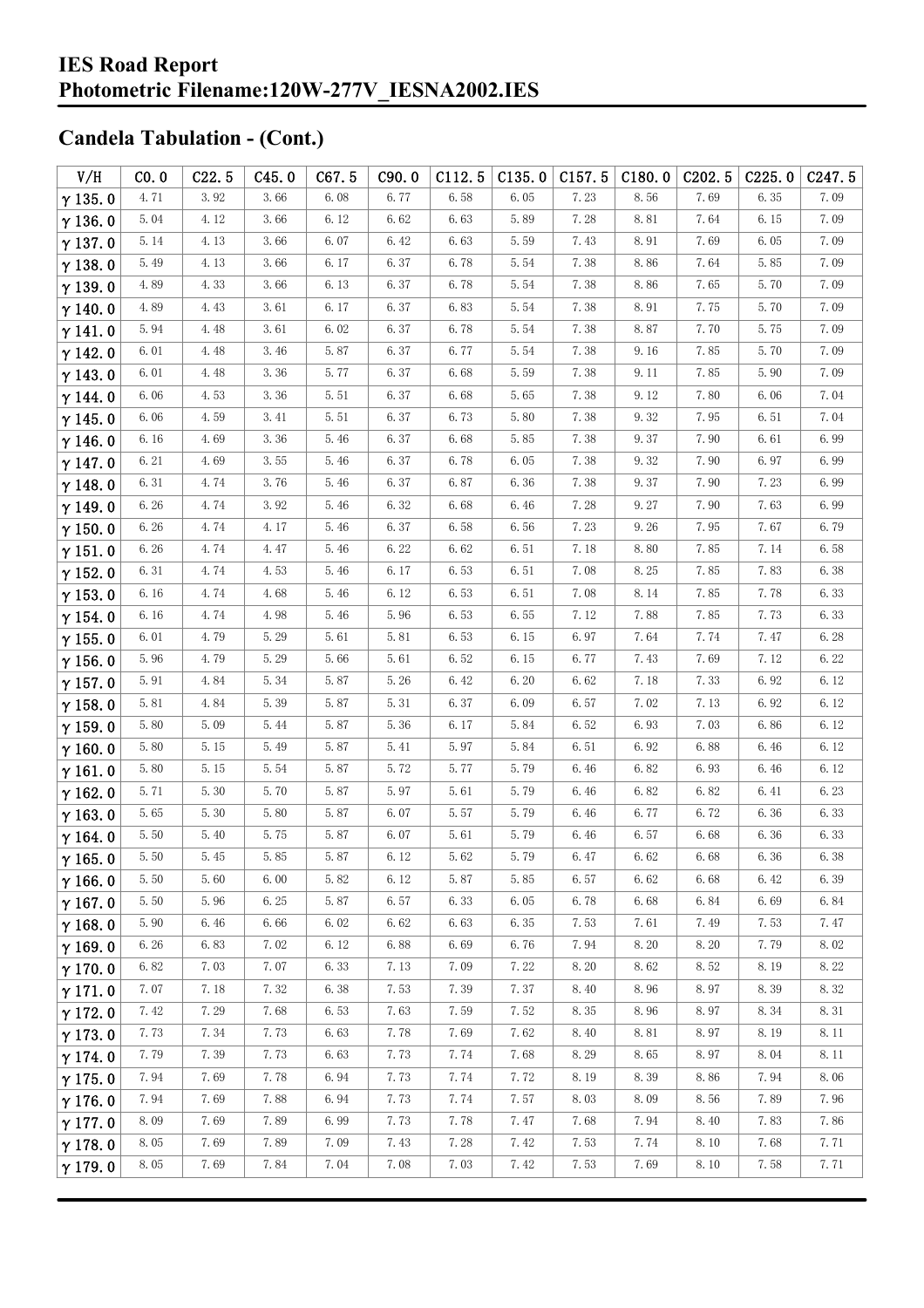| V/H            | CO.0    | C22.5   | C45.0   | C67.5   | C90.0 | C112.5 | C135.0 | C157.5 | C180.0 | C <sub>2</sub> 02.5 | C225.0 | C <sub>247.5</sub> |
|----------------|---------|---------|---------|---------|-------|--------|--------|--------|--------|---------------------|--------|--------------------|
| $\gamma$ 180.0 | 8.05    | 8.05    | 8.05    | 8.05    | 8.05  | 8.05   | 8.05   | 8.05   | 8.05   | 8.05                | 8.05   | 8.05               |
| V/H            | C270.0  | C292.5  | C315.0  | C337.5  |       |        |        |        |        |                     |        |                    |
| $\gamma$ 0.0   | 3806.46 | 3806.46 | 3806.46 | 3806.46 |       |        |        |        |        |                     |        |                    |
| $\gamma$ 1.0   | 3808.62 | 3826.05 | 3841.88 | 3854.36 |       |        |        |        |        |                     |        |                    |
| $\gamma$ 2.0   | 3807.01 | 3842.76 | 3875.41 | 3896.26 |       |        |        |        |        |                     |        |                    |
| $\gamma$ 3.0   | 3802.20 | 3858.86 | 3907.22 | 3936.32 |       |        |        |        |        |                     |        |                    |
| $\gamma$ 4.0   | 3800.97 | 3874.48 | 3937.98 | 3977.13 |       |        |        |        |        |                     |        |                    |
| $\gamma$ 5.0   | 3798.79 | 3889.30 | 3965.67 | 4018.39 |       |        |        |        |        |                     |        |                    |
| $\gamma$ 6.0   | 3796.06 | 3900.96 | 3992.82 | 4059.66 |       |        |        |        |        |                     |        |                    |
| $\gamma$ 7.0   | 3795.45 | 3912.00 | 4021.04 | 4096.82 |       |        |        |        |        |                     |        |                    |
| $\gamma$ 8.0   | 3795.97 | 3927.70 | 4048.60 | 4130.47 |       |        |        |        |        |                     |        |                    |
| $\gamma$ 9.0   | 3797.05 | 3945.89 | 4077.36 | 4159.87 |       |        |        |        |        |                     |        |                    |
| $\gamma$ 10.0  | 3796.55 | 3961.33 | 4105.62 | 4189.49 |       |        |        |        |        |                     |        |                    |
| $\gamma$ 11.0  | 3795.99 | 3979.57 | 4132.40 | 4218.51 |       |        |        |        |        |                     |        |                    |
| $\gamma$ 12.0  | 3796.53 | 4002.52 | 4157.30 | 4248.82 |       |        |        |        |        |                     |        |                    |
| $\gamma$ 13.0  | 3796.54 | 4027.41 | 4180.19 | 4278.87 |       |        |        |        |        |                     |        |                    |
| $\gamma$ 14.0  | 3800.38 | 4050.19 | 4205.75 | 4306.27 |       |        |        |        |        |                     |        |                    |
| $\gamma$ 15.0  | 3805.18 | 4069.98 | 4229.47 | 4329.53 |       |        |        |        |        |                     |        |                    |
| $\gamma$ 16.0  | 3811.76 | 4090.04 | 4252.87 | 4351.93 |       |        |        |        |        |                     |        |                    |
| $\gamma$ 17.0  | 3825.29 | 4110.65 | 4277.49 | 4377.18 |       |        |        |        |        |                     |        |                    |
| $\gamma$ 18.0  | 3840.13 | 4131.32 | 4300.38 | 4395.86 |       |        |        |        |        |                     |        |                    |
| $\gamma$ 19.0  | 3857.86 | 4150.84 | 4322.42 | 4419.97 |       |        |        |        |        |                     |        |                    |
| $\gamma$ 20.0  | 3878.35 | 4170.91 | 4346.87 | 4444.46 |       |        |        |        |        |                     |        |                    |
| $\gamma$ 21.0  | 3898.73 | 4190.27 | 4371.31 | 4473.22 |       |        |        |        |        |                     |        |                    |
| $\gamma$ 22.0  | 3918.73 | 4213.67 | 4395.95 | 4502.46 |       |        |        |        |        |                     |        |                    |
| $\gamma$ 23.0  | 3942.09 | 4236.51 | 4415.65 | 4530.52 |       |        |        |        |        |                     |        |                    |
| $\gamma$ 24.0  | 3968.77 | 4260.94 | 4435.80 | 4554.08 |       |        |        |        |        |                     |        |                    |
| $\gamma$ 25.0  | 3989.93 | 4285.82 | 4452.13 | 4573.10 |       |        |        |        |        |                     |        |                    |
| $\gamma$ 26.0  | 4014.36 | 4311.43 | 4467.83 | 4591.52 |       |        |        |        |        |                     |        |                    |
| $\gamma$ 27.0  | 4036.54 | 4338.64 | 4485.16 | 4611.12 |       |        |        |        |        |                     |        |                    |
| $\gamma$ 28.0  | 4059.84 | 4359.89 | 4499.85 | 4631.42 |       |        |        |        |        |                     |        |                    |
| $\gamma$ 29.0  | 4085.00 | 4378.94 | 4513.90 | 4645.61 |       |        |        |        |        |                     |        |                    |
| $\gamma$ 30.0  | 4106.58 | 4394.61 | 4529.64 | 4653.23 |       |        |        |        |        |                     |        |                    |
| $\gamma$ 31.0  | 4130.21 | 4406.84 | 4543.58 | 4654.54 |       |        |        |        |        |                     |        |                    |
| $\gamma$ 32.0  | 4152.65 | 4421.92 | 4553.79 | 4651.84 |       |        |        |        |        |                     |        |                    |
| $\gamma$ 33.0  | 4173.31 | 4435.50 | 4558.76 | 4648.54 |       |        |        |        |        |                     |        |                    |
| $\gamma$ 34.0  | 4195.55 | 4450.43 | 4560.52 | 4637.57 |       |        |        |        |        |                     |        |                    |
| $\gamma$ 35.0  | 4217.18 | 4464.58 | 4558.40 | 4621.34 |       |        |        |        |        |                     |        |                    |
| $\gamma$ 36.0  | 4238.84 | 4477.44 | 4552.39 | 4597.06 |       |        |        |        |        |                     |        |                    |
| $\gamma$ 37.0  | 4261.10 | 4493.53 | 4541.83 | 4566.71 |       |        |        |        |        |                     |        |                    |
| $\gamma$ 38.0  | 4282.25 | 4509.76 | 4528.81 | 4530.21 |       |        |        |        |        |                     |        |                    |
| $\gamma$ 39.0  | 4299.61 | 4520.54 | 4513.71 | 4494.29 |       |        |        |        |        |                     |        |                    |
| $\gamma$ 40.0  | 4309.75 | 4530.01 | 4501.38 | 4453.65 |       |        |        |        |        |                     |        |                    |
| $\gamma$ 41.0  | 4316.21 | 4536.50 | 4491.07 | 4413.37 |       |        |        |        |        |                     |        |                    |
| $\gamma$ 42.0  | 4318.03 | 4544.31 | 4483.66 | 4367.16 |       |        |        |        |        |                     |        |                    |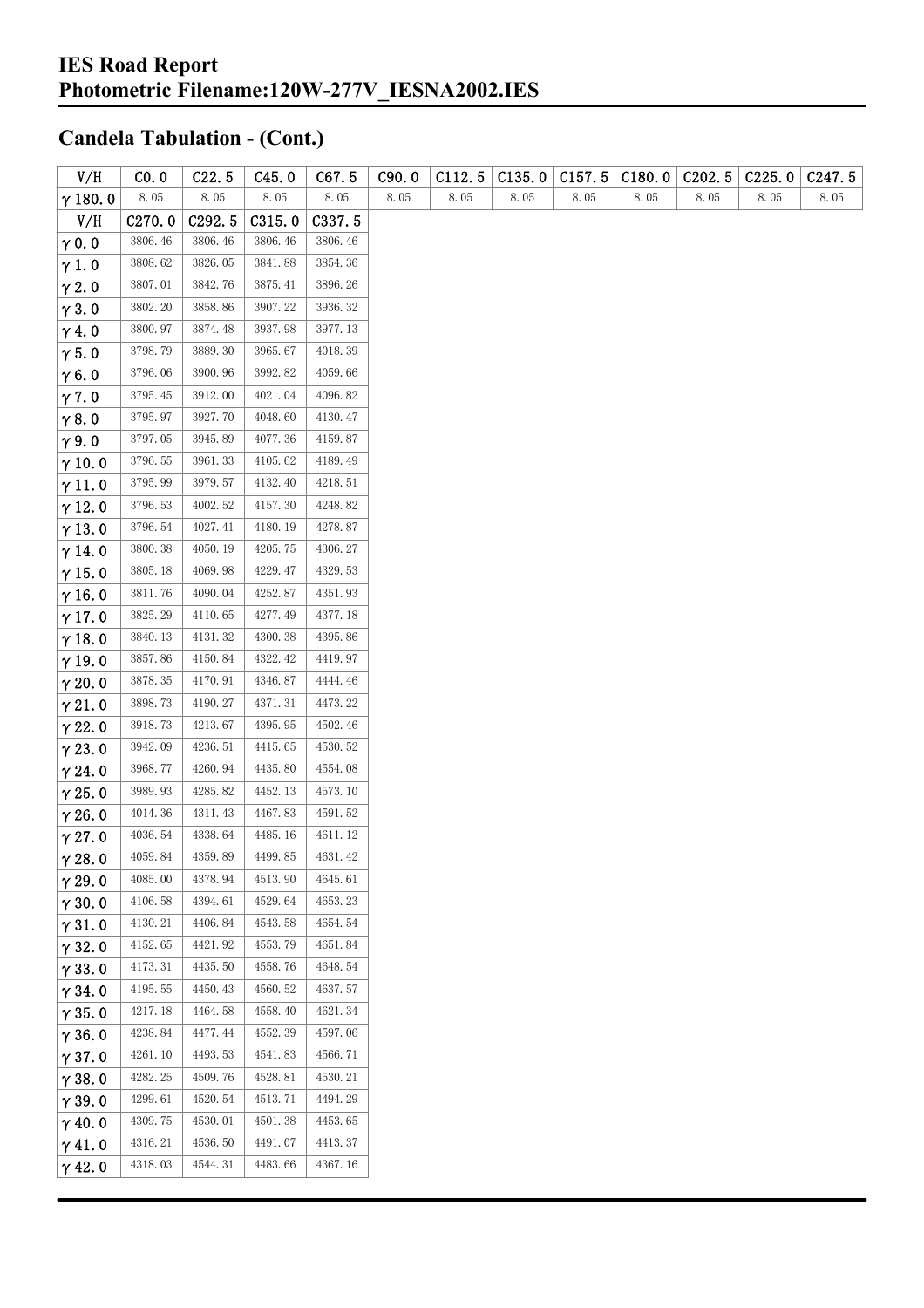| V/H            | C270.0  | C <sub>292.5</sub> | C315.0  | C337.5  |
|----------------|---------|--------------------|---------|---------|
| $\gamma$ 43.0  | 4318.58 | 4557.07            | 4480.26 | 4320.36 |
| $\gamma$ 44.0  | 4313.20 | 4568.40            | 4472.13 | 4270.26 |
| $\gamma$ 45. 0 | 4309.81 | 4572.46            | 4464.26 | 4217.73 |
| γ46.0          | 4308.72 | 4575.72            | 4455.60 | 4154.58 |
| $\gamma$ 47. 0 | 4307.05 | 4575.81            | 4443.90 | 4081.56 |
| $\gamma$ 48. 0 | 4305.97 | 4577.46            | 4433.55 | 4002.72 |
| $\gamma$ 49.0  | 4304.31 | 4578.01            | 4417.93 | 3912.48 |
| $\gamma$ 50.0  | 4298.86 | 4571.47            | 4391.58 | 3815.58 |
| $\gamma$ 51. 0 | 4291.82 | 4561.26            | 4360.98 | 3717.11 |
| $\gamma$ 52. 0 | 4288.89 | 4547.87            | 4315.24 | 3621.18 |
| $\gamma$ 53. 0 | 4282.28 | 4529.59            | 4262.82 | 3524.11 |
| $\gamma$ 54.0  | 4274.22 | 4503.86            | 4210.40 | 3424.53 |
| $\gamma$ 55.0  | 4261.47 | 4480.79            | 4151.61 | 3323.89 |
| $\gamma$ 56.0  | 4249.51 | 4455.81            | 4082.91 | 3220.77 |
| $\gamma$ 57.0  | 4238.92 | 4428.64            | 4012.58 | 3101.27 |
| $\gamma$ 58. 0 | 4230.51 | 4393.03            | 3943.12 | 2950.29 |
| $\gamma$ 59.0  | 4217.55 | 4351.95            | 3865.81 | 2755.93 |
| γ60.0          | 4204.23 | 4311.25            | 3787.98 | 2517.53 |
| $\gamma$ 61. 0 | 4186.84 | 4262.02            | 3700.68 | 2240.04 |
| $\gamma$ 62. 0 | 4171.83 | 4214.71            | 3598.61 | 1936.75 |
| $\gamma$ 63.0  | 4154.06 | 4163.38            | 3486.86 | 1638.47 |
| γ64.0          | 4131.39 | 4118.44            | 3359.44 | 1362.87 |
| γ65.0          | 4108.50 | 4065.56            | 3211.65 | 1087.67 |
| $\gamma$ 66.0  | 4086.21 | 4007.10            | 3049.36 | 835.63  |
| $\gamma$ 67.0  | 4069.50 | 3935.21            | 2852.84 | 592.74  |
| γ68.0          | 4052.11 | 3860.68            | 2625.85 | 430.52  |
| $\gamma$ 69.0  | 4035.93 | 3779.78            | 2383.41 | 319.26  |
| $\gamma$ 70.0  | 4018.60 | 3692.13            | 2134.14 | 231.13  |
| $\gamma$ 71.0  | 3992.86 | 3596.66            | 1860.05 | 171.44  |
| γ72.0          | 3932.20 | 3497.19            | 1578.60 | 136.78  |
| $\gamma$ 73. 0 | 3775.60 | 3390.35            | 1341.29 | 120.70  |
| γ74. O         | 3477.45 | 3271.91            | 1104.06 | 109.80  |
| $\gamma$ 75.0  | 2890.00 | 3140.84            | 939.09  | 99.35   |
| $\gamma$ 76. 0 | 2368.47 | 2833.02            | 738.36  | 88.72   |
| $\gamma$ 77.0  | 1923.64 | 2480.14            | 547.37  | 77.02   |
| $\gamma$ 78.0  | 1700.06 | 2122.20            | 376.92  | 67.98   |
| $\gamma$ 79.0  | 1351.51 | 1811.76            | 189.55  | 60.51   |
| $\gamma$ 80.0  | 1002.94 | 1442.39            | 98.43   | 49.33   |
| $\gamma$ 81.0  | 654.37  | 1072.86            | 66.22   | 33.73   |
| $\gamma$ 82. 0 | 419.57  | 703.34             | 48.96   | 18.91   |
| $\gamma$ 83.0  | 268.11  | 401.83             | 30.92   | 6.65    |
| $\gamma$ 84. 0 | 128.13  | 199.45             | 14.66   | 2.89    |
| $\gamma$ 85. 0 | 32.40   | 78.98              | 6.94    | 2.34    |
| $\gamma$ 86.0  | 14.06   | 21.81              | 5.57    | 1.54    |
| γ87.0          | 10.59   | 10.69              | 3.90    | 0.44    |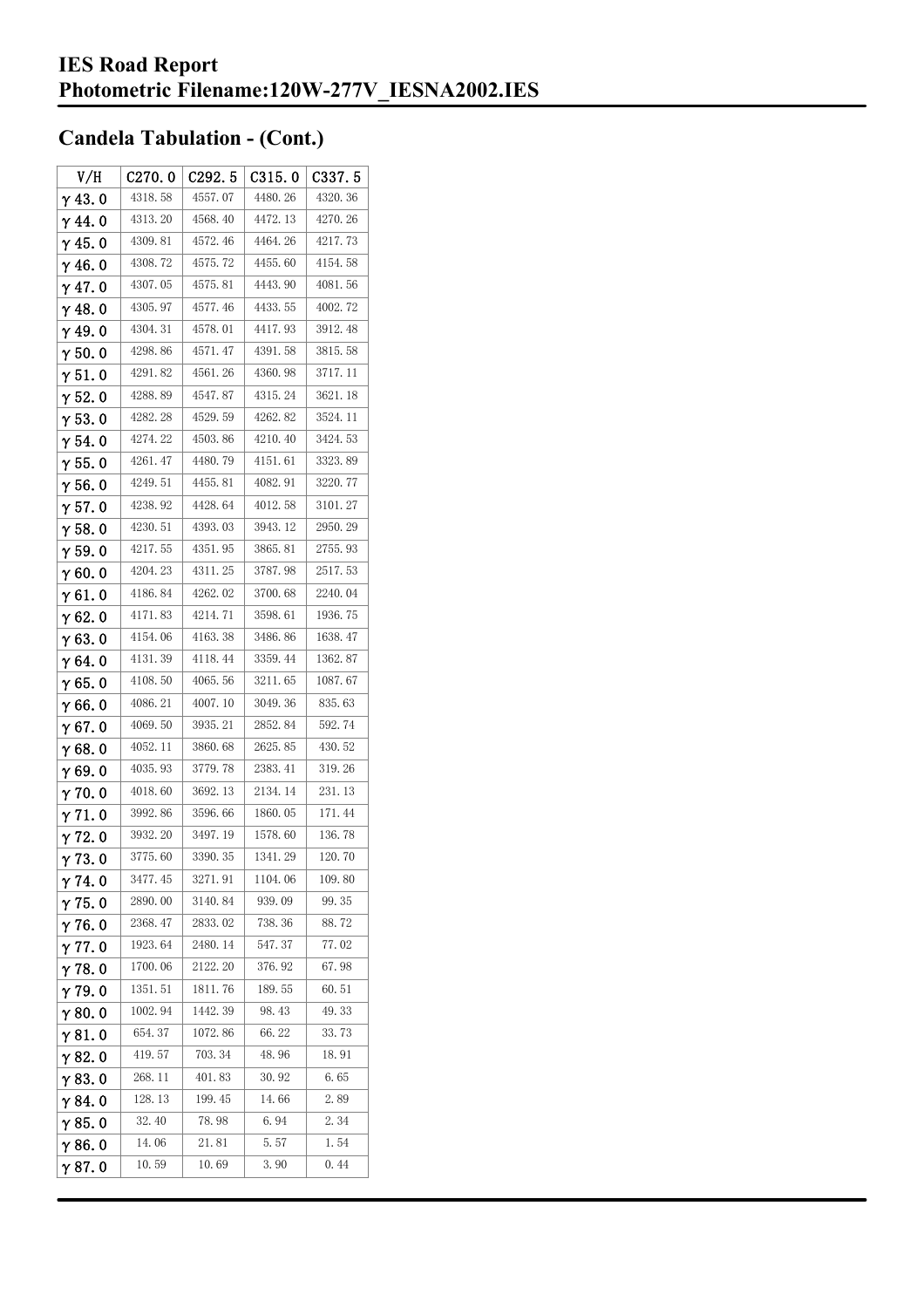| V/H             | C270.0 | C292.5 | C315.0 | C337. 5 |
|-----------------|--------|--------|--------|---------|
| $\gamma$ 88.0   | 8.71   | 7.19   | 2.22   | 0.00    |
| γ89.0           | 6.78   | 6.28   | 1.74   | 0.00    |
| $\gamma$ 90.0   | 6.52   | 5.73   | 1.48   | 0.00    |
| $\gamma$ 91.0   | 6.27   | 5.46   | 1.23   | 0.00    |
| $\gamma$ 92.0   | 6.17   | 5.21   | 1.22   | 0.00    |
| $\gamma$ 93. O  | 6.22   | 5.16   | 1.07   | 0.00    |
| γ94.0           | 6.17   | 4.96   | 1.07   | 0.00    |
| $\gamma$ 95.0   | 6.22   | 4.96   | 1.07   | 0.00    |
| γ96.0           | 6.51   | 4.91   | 1.07   | 0.00    |
| $\gamma$ 97.0   | 6.82   | 4.81   | 1.07   | 0.00    |
| $\gamma$ 98.0   | 6.92   | 4.81   | 1.07   | 0.00    |
| γ99.0           | 7.12   | 4.76   | 1.07   | 0.00    |
| $\gamma$ 100. 0 | 7.58   | 4.75   | 1.22   | 0.00    |
| $\gamma$ 101. 0 | 7.68   | 4.75   | 1.22   | 0.00    |
| $\gamma$ 102.0  | 7.83   | 4.85   | 1.27   | 0.00    |
| $\gamma$ 103.0  | 8.34   | 5.05   | 1.42   | 0.00    |
| $\gamma$ 104. 0 | 8.69   | 5.16   | 1.42   | 0.00    |
| $\gamma$ 105. 0 | 9.09   | 5.46   | 1.67   | 0.15    |
| $\gamma$ 106. 0 | 9.30   | 5.71   | 1.83   | 0.25    |
| $\gamma$ 107. 0 | 9.60   | 6.12   | 1.98   | 0.36    |
| $\gamma$ 108.0  | 9.70   | 6.12   | 1.98   | 0.46    |
| $\gamma$ 109.0  | 10.00  | 6.27   | 1.98   | 0.51    |
| $\gamma$ 110. 0 | 10.11  | 6.42   | 2.03   | 0.46    |
| γ111.0          | 10.31  | 6.68   | 2.18   | 0.56    |
| $\gamma$ 112. 0 | 10.51  | 6.78   | 2.39   | 0.61    |
| $\gamma$ 113.0  | 10.51  | 6.83   | 2.44   | 0.61    |
| $\gamma$ 114.0  | 10.56  | 6.88   | 2.84   | 0.61    |
| $\gamma$ 115.0  | 10.66  | 6.83   | 2.95   | 0.81    |
| γ116.0          | 10.71  | 6.83   | 2.90   | 0.76    |
| $\gamma$ 117.0  | 10.72  | 6.83   | 3.00   | 0.76    |
| $\gamma$ 118. 0 | 10.72  | 6. 83  | 3.30   | 0.76    |
| γ119.0          | 10.72  | 6.83   | 3.40   | 1.16    |
| $\gamma$ 120.0  | 10.72  | 6.83   | 3.46   | 1.43    |
| $\gamma$ 121.0  | 10. 72 | 6.83   | 3.66   | 1.88    |
| $\gamma$ 122. 0 | 10.62  | 6.83   | 3.61   | 1.98    |
| $\gamma$ 123.0  | 10.61  | 6.83   | 3.61   | 2.19    |
| γ 124. 0        | 10.42  | 6.83   | 3.61   | 2.34    |
| $\gamma$ 125. 0 | 10.27  | 6.83   | 3.56   | 2.49    |
| $\gamma$ 126. 0 | 10.31  | 6.83   | 3.41   | 2.70    |
| $\gamma$ 127.0  | 10.26  | 6.83   | 3.36   | 2.80    |
| $\gamma$ 128. 0 | 10.06  | 6. 68  | 3.35   | 2.85    |
| γ 129. 0        | 10.01  | 6.58   | 3.35   | 3.00    |
| $\gamma$ 130. 0 | 9.76   | 6.43   | 3.41   | 3.15    |
| γ131.0          | 9.26   | 6.07   | 3.36   | 3.11    |
| $\gamma$ 132. 0 | 9.10   | 6.02   | 3.40   | 3.46    |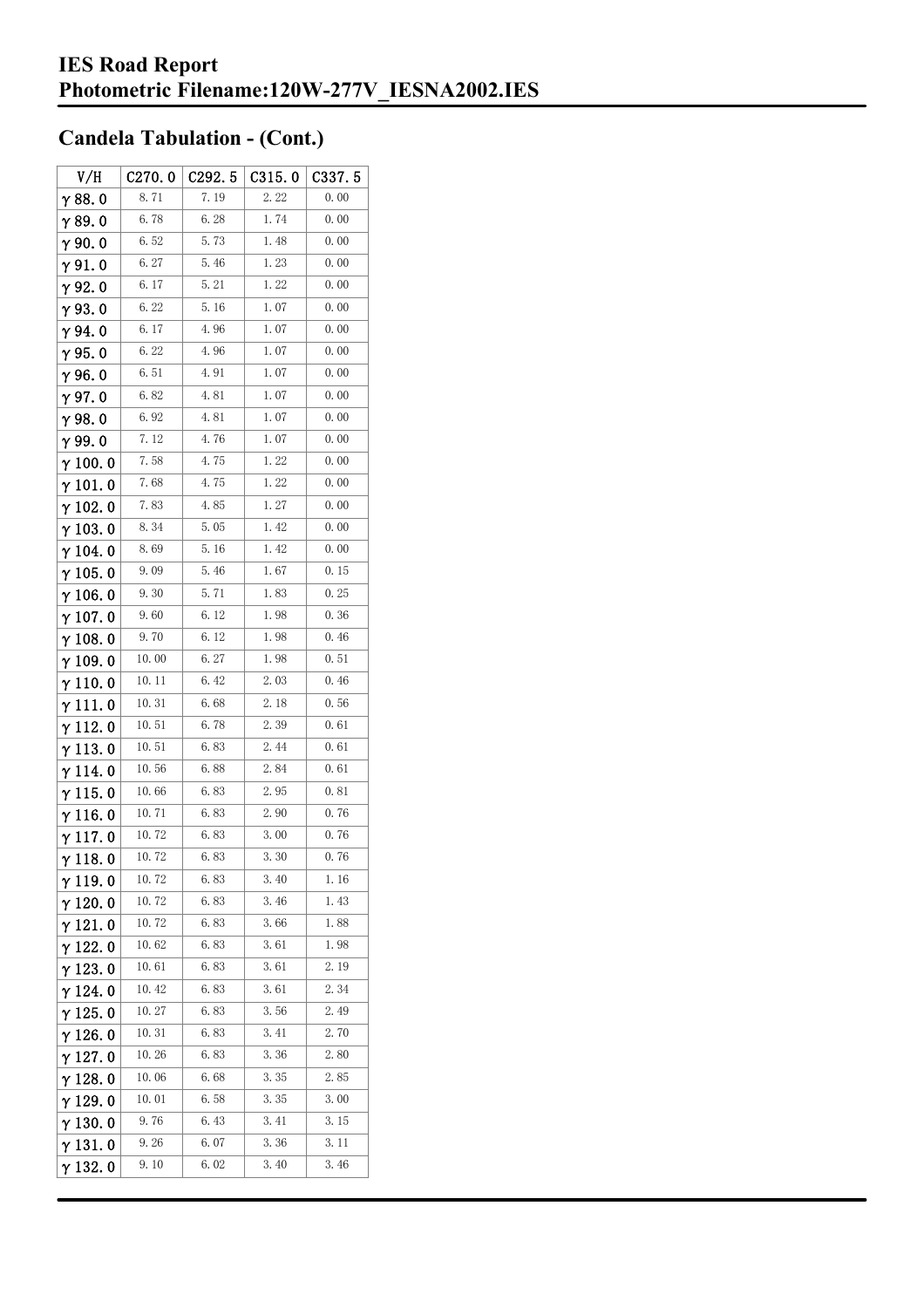| V/H             | C270.0 | C292.5 | C315.0 | C337.5 |
|-----------------|--------|--------|--------|--------|
| $\gamma$ 133.0  | 9.00   | 5.87   | 3.41   | 3.66   |
| $\gamma$ 134.0  | 8.75   | 5.67   | 3.41   | 3.66   |
| $\gamma$ 135.0  | 8.65   | 5.67   | 3.41   | 3.91   |
| $\gamma$ 136.0  | 8.59   | 5.67   | 3.41   | 3.97   |
| $\gamma$ 137. 0 | 8.39   | 5.67   | 3.41   | 3.97   |
| $\gamma$ 138. 0 | 8.34   | 5.67   | 3.41   | 3.97   |
| $\gamma$ 139.0  | 8.19   | 5.62   | 3.41   | 4.33   |
| $\gamma$ 140.0  | 8.19   | 5.57   | 3.41   | 4.38   |
| $\gamma$ 141.0  | 7.99   | 5.26   | 3.41   | 4.53   |
| $\gamma$ 142. 0 | 7.84   | 4.91   | 3.45   | 4.63   |
| $\gamma$ 143.0  | 7.69   | 4.76   | 3.51   | 4.58   |
| $\gamma$ 144. 0 | 7.63   | 4.70   | 3.61   | 4.58   |
| $\gamma$ 145. 0 | 7.53   | 4.56   | 3.61   | 4.58   |
| γ146.0          | 7.33   | 4.55   | 3.86   | 4.58   |
| γ 147. 0        | 7.33   | 4.45   | 4.06   | 4.58   |
| $\gamma$ 148. 0 | 7.18   | 4.45   | 4.42   | 4.58   |
| γ 149. 0        | 7.03   | 4.45   | 4.52   | 4.58   |
| $\gamma$ 150.0  | 6.98   | 4.45   | 4.67   | 4.58   |
| $\gamma$ 151.0  | 6.77   | 4.45   | 4.93   | 4.58   |
| $\gamma$ 152.0  | 6.58   | 4.45   | 5.13   | 4.68   |
| $\gamma$ 153. 0 | 6.32   | 4.45   | 5.23   | 7.30   |
| $\gamma$ 154. 0 | 5.97   | 4.45   | 5.38   | 5.71   |
| $\gamma$ 155. 0 | 5.76   | 4.50   | 5.49   | 5.45   |
| $\gamma$ 156. 0 | 5.56   | 4.65   | 5.54   | 5.50   |
| $\gamma$ 157.0  | 5.41   | 4.85   | 5.64   | 5.45   |
| $\gamma$ 158.0  | 5.41   | 5.05   | 5.69   | 5.40   |
| $\gamma$ 159.0  | 5.46   | 5.16   | 5.64   | 5.40   |
| $\gamma$ 160.0  | 5.46   | 5.31   | 5.69   | 5.40   |
| $\gamma$ 161. 0 | 5.56   | 5.31   | 5.84   | 5.40   |
| $\gamma$ 162.0  | 5.81   | 5.31   | 5.94   | 5.40   |
| $\gamma$ 163. 0 | 5.81   | 5.31   | 6.10   | 5.45   |
| $\gamma$ 164. 0 | 5.81   | 5.31   | 6.10   | 5.45   |
| $\gamma$ 165.0  | 5.81   | 5.46   | 6.15   | 5.45   |
| $\gamma$ 166.0  | 5.81   | 5.51   | 6.25   | 5.50   |
| $\gamma$ 167.0  | 6.16   | 5.86   | 6.60   | 5.45   |
| $\gamma$ 168.0  | 6.22   | 6.02   | 6.80   | 5.99   |
| $\gamma$ 169.0  | 6.37   | 6.17   | 7.16   | 6.71   |
| $\gamma$ 170.0  | 6.62   | 6.27   | 7.32   | 7.06   |
| $\gamma$ 171.0  | 6.77   | 6.37   | 7.57   | 7.42   |
| $\gamma$ 172. 0 | 6.87   | 6.77   | 7.67   | 7.68   |
| $\gamma$ 173.0  | 7.17   | 6.83   | 7.72   | 7.69   |
| $\gamma$ 174.0  | 7.13   | 6. 93  | 7.78   | 7.69   |
| $\gamma$ 175. 0 | 7.13   | 7.13   | 7.88   | 7.69   |
| $\gamma$ 176.0  | 7.23   | 7.43   | 7.98   | 7.69   |
| γ177.0          | 7.23   | 7.53   | 7.93   | 7.69   |